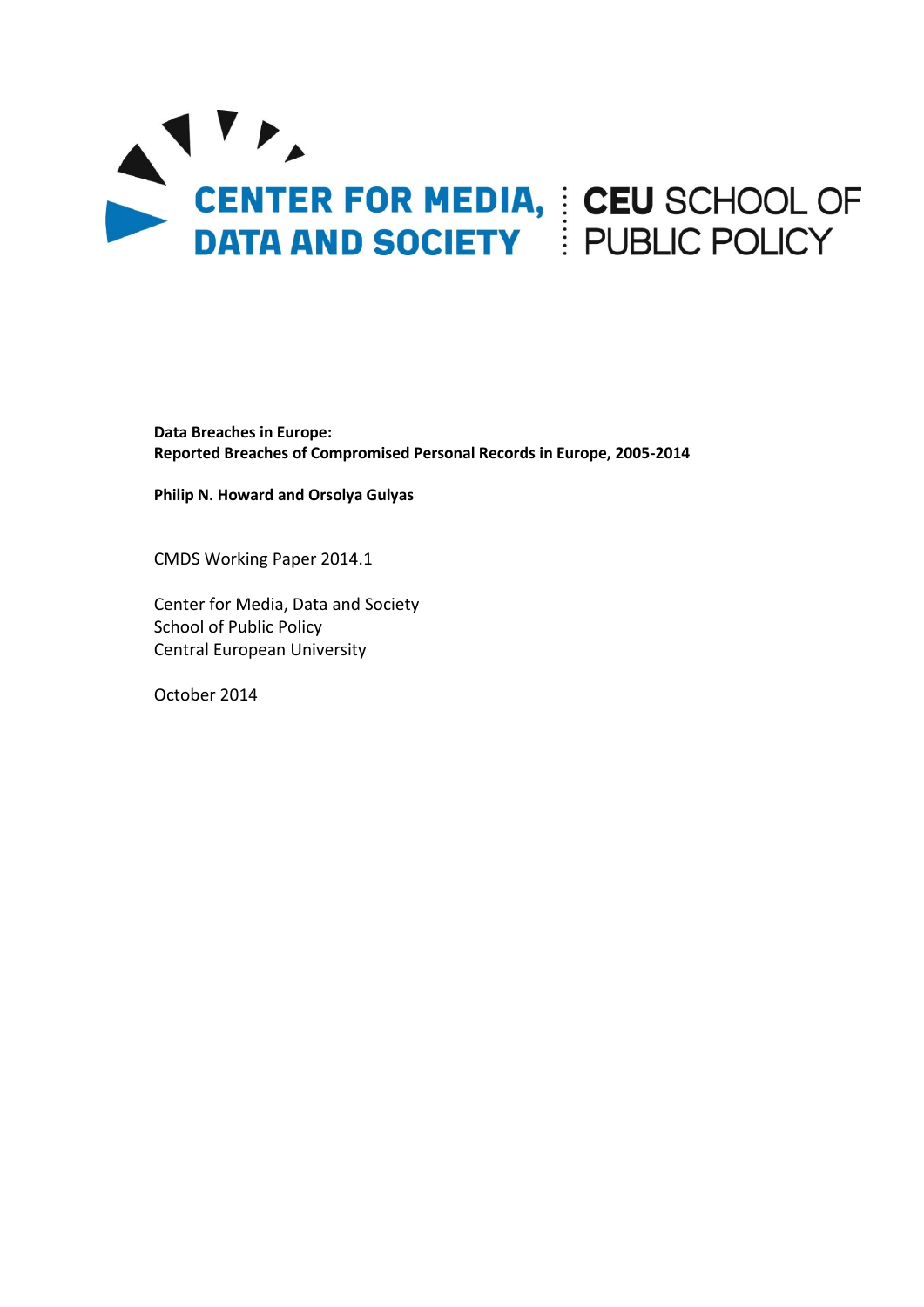

# Table of Contents

| I.             |  |
|----------------|--|
| ΙΙ.            |  |
| $\mathbf 1$ .  |  |
| 2.             |  |
| 3.             |  |
| 4.             |  |
| 5.             |  |
| III.           |  |
| $\mathbf 1$ .  |  |
| 2.             |  |
| 3.             |  |
| IV.            |  |
| $\mathbf{1}$ . |  |
| 2.             |  |
| 3.             |  |
| V.             |  |
| VI.            |  |
| VII.           |  |
|                |  |

# Tables

# Figures

|--|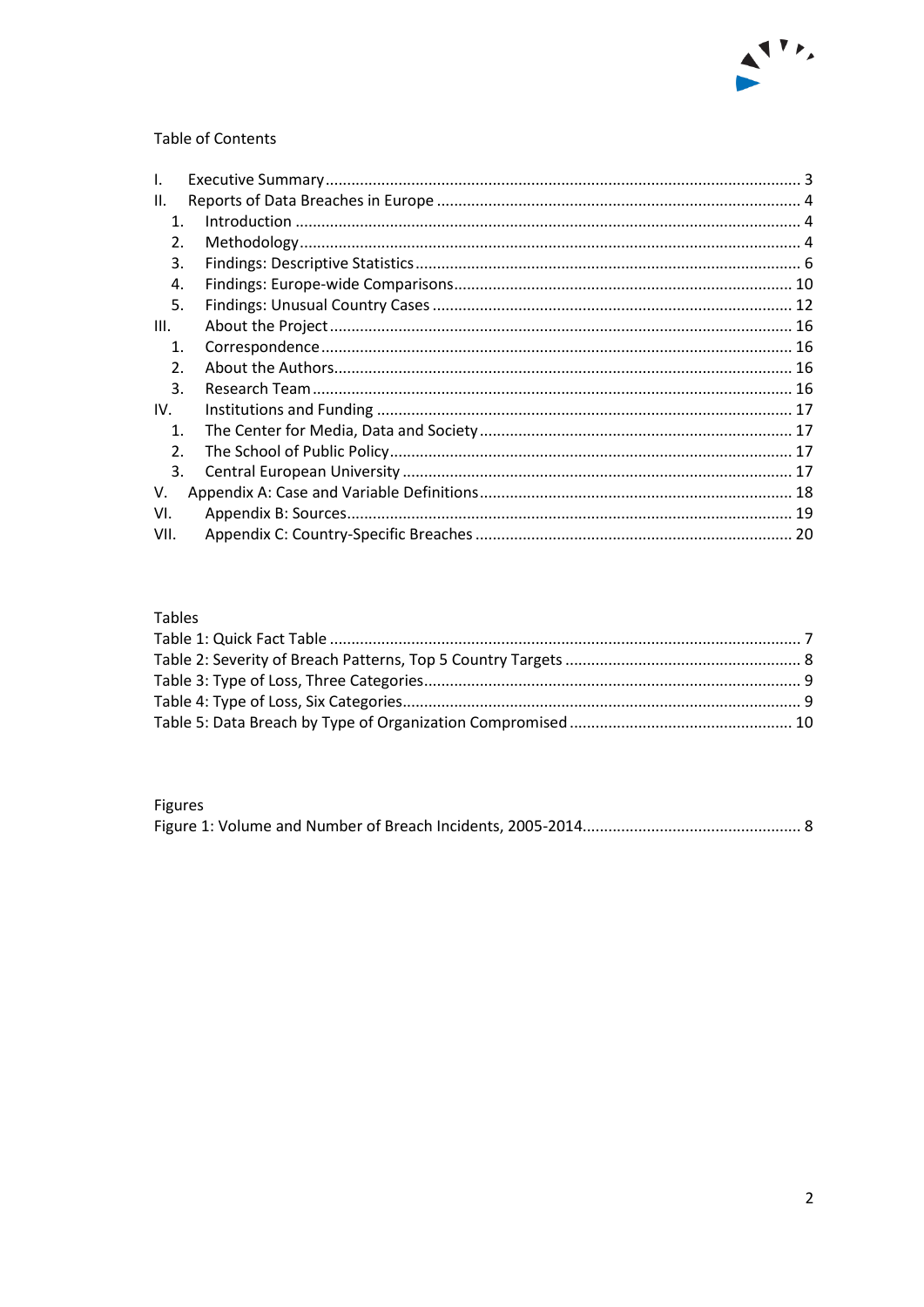

# <span id="page-2-0"></span>**I. Executive Summary**

A growing number of massive data breaches are degrading the personal privacy of people around the world. Data security and privacy policy are ongoing concerns in Europe. However, it can be difficult to assess privacy breaches in Europe, since many of the biggest incidents involve people and organizations from around the world. This working paper offers early descriptive statistics and analysis of the first cross-national, systematized event log of data breaches in Europe. The data is available for download a[t http://cmds.ceu.hu/.](http://cmds.ceu.hu/)

*Methodology.* The sample frame includes major media news reports on compromised personal records and is unique for:

- sampling 28 European Union member countries, plus Norway and Switzerland;
- sampling from 2005 through the third quarter of 2014;
- sampling credible news sources in national languages;
- high-level social science standards for event database construction, with multiple sourcing, inter-coder reliability tests, recoding, and specific exclusion criteria.

*Findings*. A data breach is defined as any incident involving the loss or exposure of digital personal records. Personal records are defined as a) data containing privileged information about an individual that cannot be readily obtained through other public means, and b) information only known by an individual or by an organization under the terms of a confidentiality agreement. Preliminary analysis reveals that over the last decade:

- Some 229 data breach incidents involved the personal records of people in Europe. Globally, all these incidents resulted in the loss of some 645 million records, though not all of these breaches involved people in Europe. We confirmed 200 cases involving people in Europe, and 227 million records lost in Europe-specific breaches.
- The total population of the countries covered in this study is 524 million, and the total population of internet users in these countries is 409 million. Expressed in ratios, this means that for every 100 people in the study countries, 43 personal records have been compromised. For every 100 internet users in the study countries, 56 records have been compromised.
- 51 percent of all the breaches involved corporations and 89 percent of all the breached records were from compromised corporations. 41 percent of the incidents involved clear acts of theft by hackers, but 57 percent of the incidents involved organizational errors, insider abuse, or other internal mismanagement. 2 percent of the data breaches were unspecified.
- The sophistication and detail of journalistic coverage of privacy and personal data has increased, but is largely driven by "mandatory reporting" rules in particular countries. In other words, we know most about data leaks in countries where organizations are required to report that personal records have been compromised.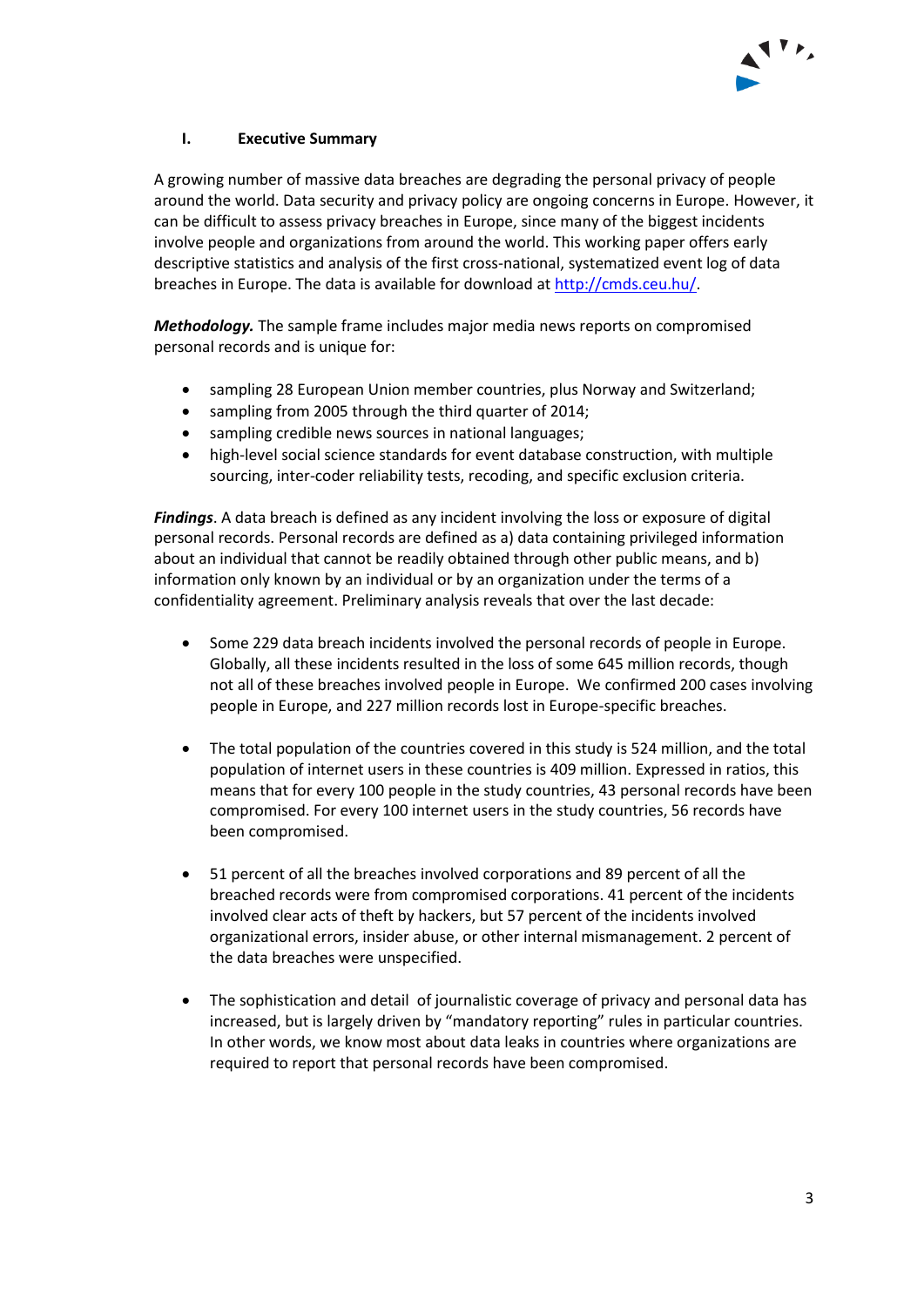

## <span id="page-3-0"></span>**II. Reports of Data Breaches in Europe**

### **1. Introduction**

<span id="page-3-1"></span>The internet, mobile phones, and a host of other new information technologies have allowed more and more people to conduct the business of their personal lives over digital media. And even people who are not heavy technology users are tracked, surveilled, and surveyed electronically, revealing facts about their attitudes, behaviors, and other life details. . Many of those activities, such as banking, shopping, e-government, social networking, and emailing, require disclosure of personal data. The data citizens or companies store online ranges from email or postal addresses, login information or passwords to sensitive personal information, including bank and credit card account information. As more activities take place online, more data is stored in servers. This situation poses challenges for maintaining privacy and data safety.

Almost everything we know about privacy violations in Europe comes from news reports from across Europe (expressed in various languages) of specific breaches. So, what can we learn from the collective coverage of the highest quality media reports?

Privacy policy and data protection are of concern to policymakers in Europe. Countries such as Germany, the United Kingdom, and Ireland are implementing strict rules for information management and data protection. Due to software vulnerability, mismanagement or human error data is frequently stolen or lost. Attempts have been made to measure the cost of data loss. However, few of these attempts have been systematic efforts to measure the scale of data breaches across the continent. The following paper provides new knowledge on the scale and quantity of data breaches, in line with Europe's unique values on privacy and surveillance.

Non-governmental organizations and data protection authorities acknowledge that there has been a steady increase in data breaches. Although Europe is moving towards a unified policy of data protection and requirements for reporting breaches, there is a dearth of information about exact cases and incidents. Not only are there few news accounts of big-picture trends in data breaches, public policy researchers have little comparative data to work with. Several years ago, [another comparative event database](http://onlinelibrary.wiley.com/doi/10.1111/j.1083-6101.2007.00371.x/full) revealed that 1.9 billion records were compromised between 1985 and 2006 in the United States. In 2006, this meant that for every hundred U.S. adults 875 personal records had been breached.<sup>1</sup>

For us, the lack of organized event records is both an empirical obstacle and an opportunity to generate new knowledge about data and privacy protection. This study investigates a decade of records to help assess both the changing volume and character of data breaches, and the way in which those breaches are reported to the public in Europe.

### **2. Methodology**

 $\overline{a}$ 

<span id="page-3-2"></span>To understand the trends in data breaches, we built an original event database of incidents as reported by credible, multilingual news outlets in Europe. The database we built and on which our findings are based includes all the cases reported on the internet in which personal data of European citizens—those of the 28 European Union Member States plus Norway and Switzerland—were compromised during the period 2005–2014. These incidents include data

<sup>1</sup> Erickson, Kris, and Philip N. Howard. (2007). "A case of mistaken identity? News accounts of hacker, consumer, and organizational responsibility for compromised digital records." *Journal of Computer-Mediated Communication* 12(4): 1229-1247.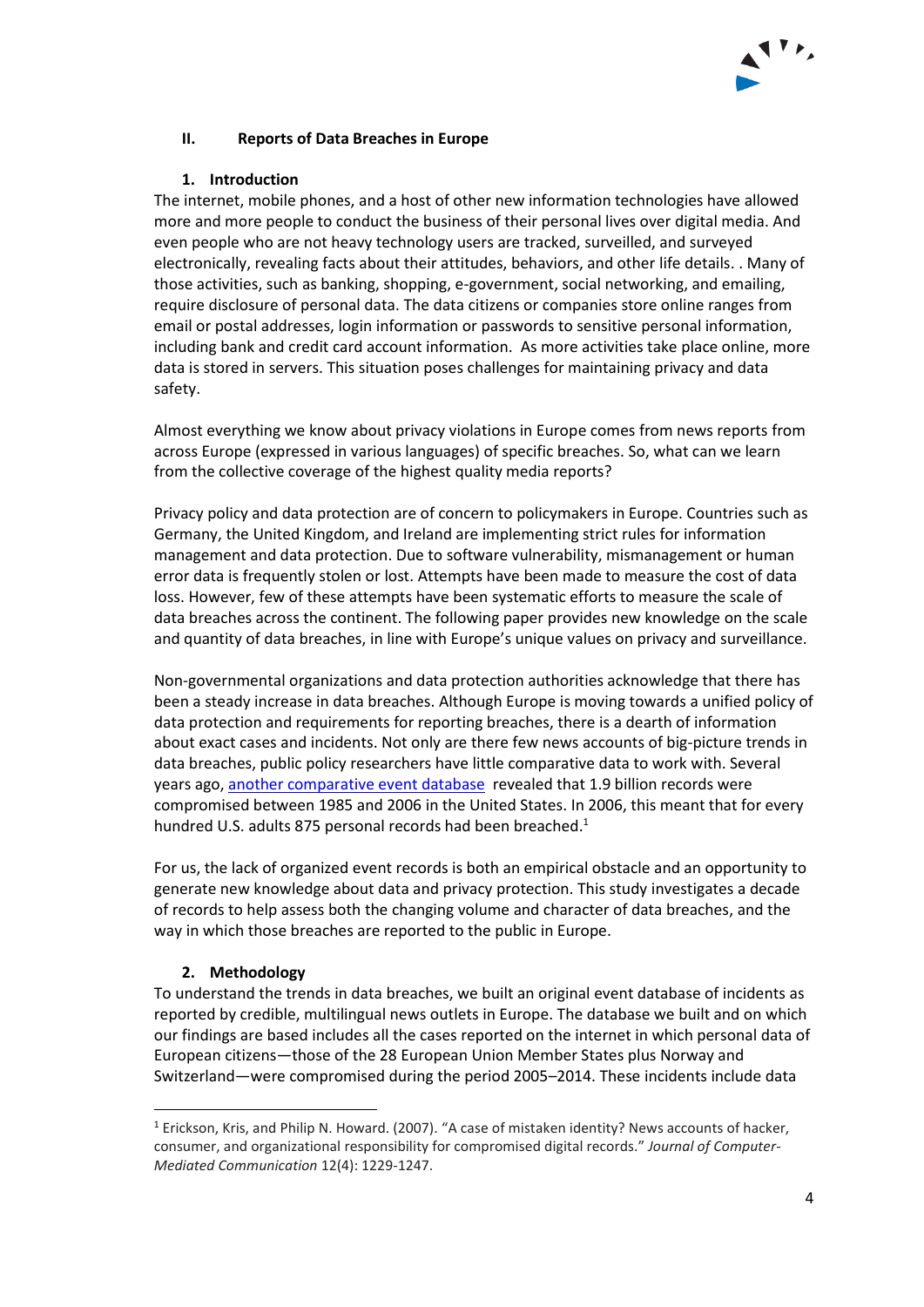

breaches, leaks, and identity thefts, and cover only the last decade since few cases were reported prior to 2005. 2

Since our study focuses on cases whose victims were European, instances in which European citizens compromised data of overseas citizens do not appear in our database, even though we found dozens of such examples. Although they are privacy violations, we also did not include cases of surveillance, as we are concerned with how existing data is handled rather than how data is collected. The database, moreover, does not include instances of non-personal data breaches. Neither were we concerned with hacker attacks that attempted to steal money (e.g., transferring money from one bank account to another) but otherwise did not compromise personal data. Incidents involving phishing or malware were excluded because their overall impact was impossible to estimate. We were not concerned with privacy breaches of paperbased records.

We were concerned with the compromised personal records of only the countries we were studying. There were four cases of breaches on embassies that were excluded from this analysis because they were the embassies of governments outside Europe and the data lost involved nationals from outside Europe. If a news report included details about the kinds of documents compromised or the number of gigabytes of data put at risk, the case was coded but excluded from analysis. Only cases with personally identifiable information of people living in the European Union, Norway and Switzerland were analyzed. Given the diversity of reporting styles and variations in information completeness, we implemented the standard rubric for codifying and quantifying news reports. If the news reported "thousands" then the value 3,000 was recorded. If the news reported "tens of thousands" then the value 30,000 was recorded. Broad, nonspecific reports of phishing and malware attacks were excluded. Reports about the compromised personal records of European Union citizens by the national security agencies of other countries (such as the United States) were also excluded. Second hand reports and unsourced reports were excluded.

We looked for reports of compromised personal data on specialized websites, the LexisNexis Academic database, and the Google News archive. Appendix A identifies the coding variables, and Appendix B identifies the list of specialized websites consulted. Appendix C presents a country-by-country breakdown of incidents. We also utilized the language skills of the project team<sup>3</sup> by having researches conduct Google searches using relevant terms, a strategy that yielded information on specialized national and news websites. For the rest of the countries in our sample we enlisted the help of Google Translate to conduct domain name searches. . As much as possible, we relied on credible news reports. We did not use sources that contained aggregated data because of the possibility of overlaps among them and different conceptualizations of what constitutes a data breach. We also aimed to find more than one source for each of the cases. Overall, the research team of eleven people spent 450 hours identifying and evaluating data-breach reports. As is common with event datasets, a standard set of incident descriptors was devised. They include:

 $\overline{a}$ 

<sup>2</sup> The countries included in this case list include: Austria, Belgium, Bulgaria, Croatia, Cyprus, Czech Republic, Denmark, Estonia, Finland, France, Germany, Greece, Hungary, Ireland, Italy, Latvia, Lithuania, Luxembourg, Malta, Netherlands, Norway, Poland, Portugal, Romania, Slovakia, Slovenia, Spain, Sweden, Switzerland, and the United Kingdom.

<sup>&</sup>lt;sup>3</sup> The language-specific searches include Bulgarian, Croatian, Czech, Dutch, English, Estonian, Finnish, French, German, Hungarian, Italian, Latvian, Lithuanian, Polish, Slovakian, Slovenian, and Romanian.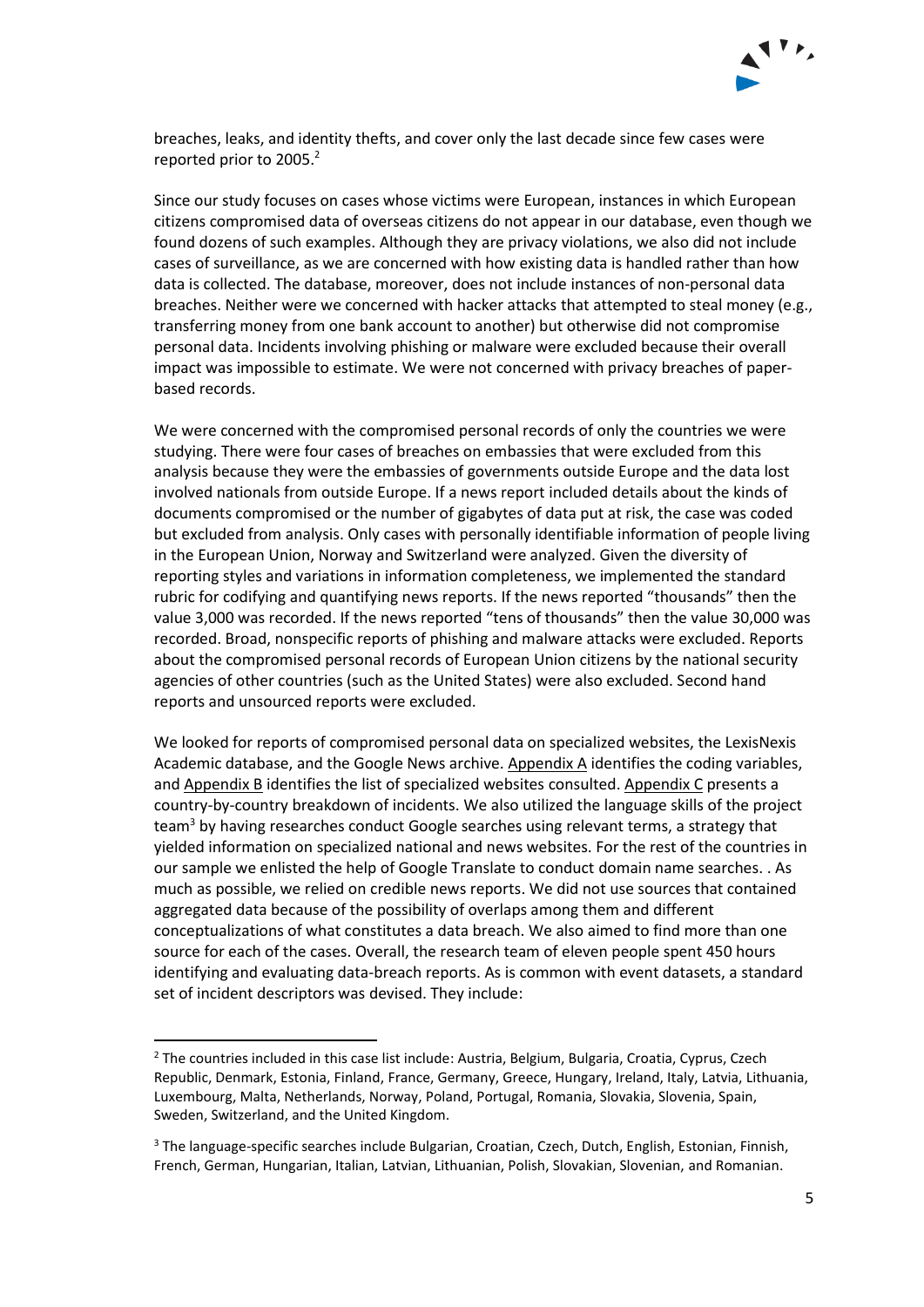- when a data breach was reported,
- when it occurred,
- which country and organization was affected by it,
- to which sector the affected organization belongs,
- how strong was its impact (measured as the total number of people, records, gigabytes, or emails compromised);
- what kind of data was compromised;
- whether the data was stolen, mismanaged, or lost; and exactly what kind of breach happened.

In the cases of hackings, we identify the country of the attackers when known. Moreover, we classified instances of whistleblowing.

Every case had its own complications. An example is the case of German tax authorities obtaining records about German nationals from an employee of a Swiss bank. From the German perspective, such an event may be seen as a case of whistleblowing; from the Swiss perspective, it involves illegally compromised data. Assessing the impact of cases involving multiple countries was another challenge. Through regular coder training sessions, inter-coder reliability scores, and consulting multiple sources, we were able to fact check incidents in a variety of ways, and uncovered dozens of cases, in which malware is known by security experts to have compromised personal records. While we have been able to count the number of these cases, we have no way to evaluate their impact on individual privacy.

In addition, many kinds of cases were excluded from this analysis for methodological reasons. If too many details were unknown or the sourcing was questionable, the case was not included. Many dramatic cases simply did not qualify. Breaches of Bitcoin wallets, print files, browsing histories, unspecified forms of data, laptop computers, USB sticks, contact lists, call histories, and photo archives were not included unless personally identifiable information had been compromised. In one case, the Dutch government's annual budget was stolen before its release. In another, an attack of the dating websit[e www.beautifulpeople.com](http://www.theguardian.com/lifeandstyle/2011/jun/20/dating-website-beautiful-people-members) allowed "ugly people" to be admitted. In one dramatic breach, a large value of carbon credits were stolen, but no personal information was lost. While many of these cases are interesting examples, only those breaches meeting our strict criteria were included.

# <span id="page-5-0"></span>**3. Findings: Descriptive Statistics**

**Table 1** identifies some basic descriptive statistics that reveal both the nature of this event dataset and some important trends. All in all, there were 229 reported incidents in which the personal records of at least a few people in Europe were breached. Over all, around 641 million email addresses, names, passwords and other kinds of personally identifiable information were compromised, though most reports do not specifically identify the proportion of victims residing in Europe. Many reports, however, list countries in which there were known victims. European states were specifically identified 267 times in the event dataset.

The regulatory environment defines transparency. The stricter the reporting requirements in a given country, the greater the number of cases identified and breaches described. Also, many cases are known because organizations are obliged to report data breaches in some European countries. .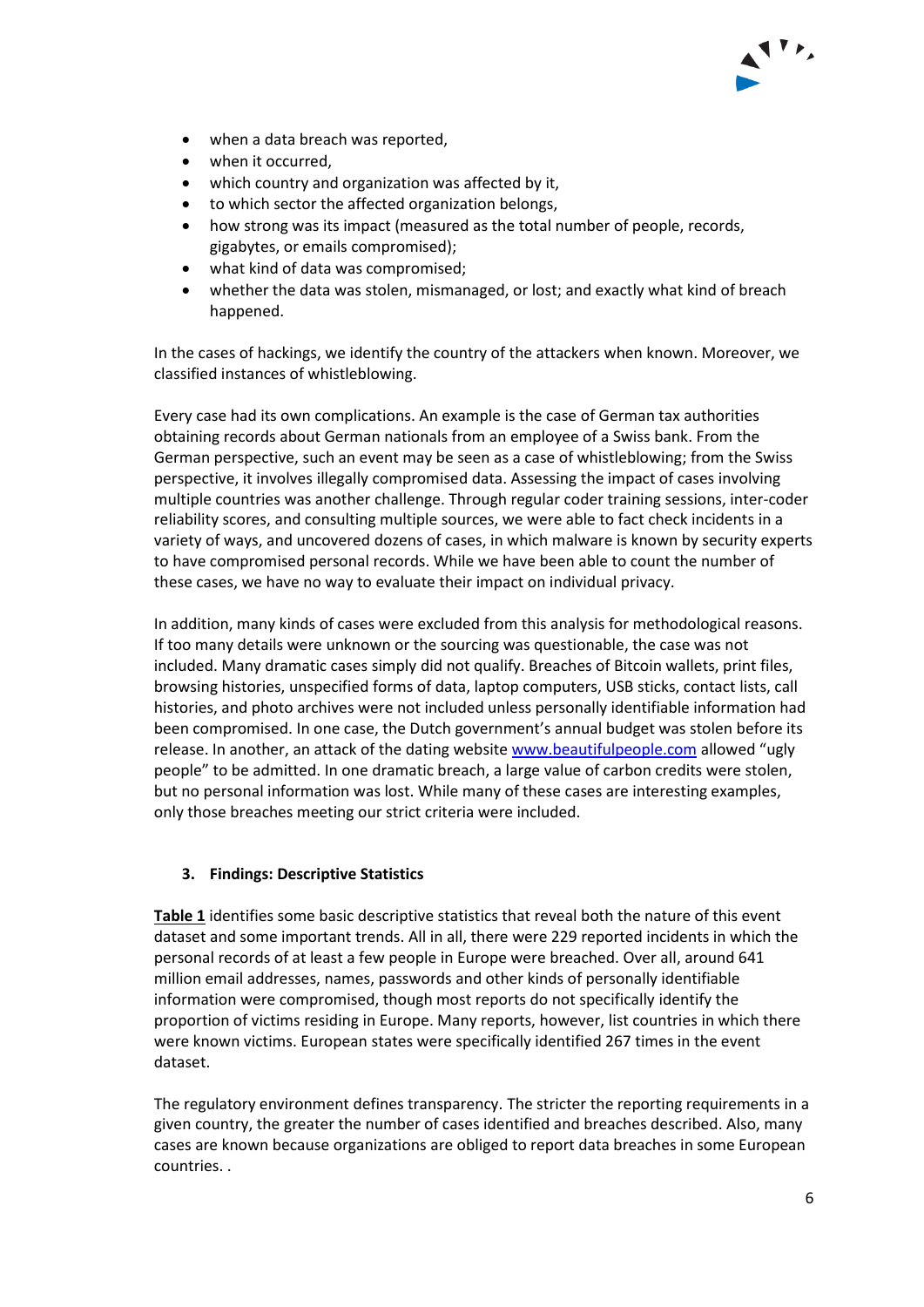

<span id="page-6-0"></span>

| <b>Table 1: Quick Fact Table</b>                                                   | <b>Values</b>  |
|------------------------------------------------------------------------------------|----------------|
| <b>Total Number of Breaches Involving European Targets</b>                         | 229            |
| <b>Total Volume of Breached Records Across All Incidents</b>                       | 641,979,541    |
| Number of Times a Specific Country in Europe Was Identified as Target              | 267            |
| <b>Number of Global Breaches Involving European Targets</b>                        | 29             |
| Volume of Records From Global Breaches that Impact People in Europe                | 415,012,618    |
| <b>Volume of Records From Europe-Specific Breaches</b>                             | 226,966,923    |
| <b>Total Number of Breaches Involving European Targets</b>                         | 229            |
| <b>Total Volume of Breached Records Across All Incidents</b>                       | 641,979,541    |
| Number of Times a Specific Country in Europe Was Identified as Target              | 267            |
| <b>Number of Global Breaches Involving European Targets</b>                        | 29             |
| Volume of Records From Global Breaches that Impact People in Europe                | 415,012,618    |
| <b>Number of People Living in Study Countries</b>                                  | 523,730,791    |
| <b>Number of Internet Users in Study Countries</b>                                 | 408,583,658    |
| Volume of Records from Europe-Specific Breaches per 100 People                     | 43             |
| Volume of Records from Europe-Specific Breaches per 100 Internet Users             | 56             |
|                                                                                    |                |
| Number of All Breaches in Which Attacker Was Unspecified                           | 48             |
| Number of All Breaches in Which There was No Attacker                              | 116            |
| Number of All Breaches in Which The Attacker Was Known and Specified               | 65             |
| Number of All Breaches in Attacks Originating in the EU                            | 45             |
| Number of Cases in Attacks Originating in the UK                                   | 10             |
| <b>Number of All Breaches</b>                                                      | 274            |
| Number of All Breaches in Which There Was an Attacker, The Attacker Was Specified, |                |
| and the Attacker Was Not in Europe                                                 | 20             |
| Percent of All Breaches in Which Attacker Was Known As Being In Europe             | 69             |
| Percent of Breaches Revealed by a Whistleblower                                    | $\overline{2}$ |
| Percent of Breaches in Which Attacks Originated in the UK                          | 15             |
| Percent of Europe-Specific Breaches Originating in the UK                          | 24             |
|                                                                                    |                |
| <b>Percent of All Breaches Involving Corporations</b>                              | 51             |
| <b>Percent of All Breaches Involving Hackers</b>                                   | 41             |
| Percent of All Breaches Involving Insider Abuse, Missing Hardware, Accidental      |                |
| <b>Exposure Online, or Administrative Error</b>                                    | 57             |

Some breaches have an impact on people around the world. There were 29 of these global breaches, many of which involved major credit card companies or data mining firms that are incorporated in the United States but store the data of people living in Europe. These global breaches accounted for 415 million personal records, though again news reports rarely identified the volume of breaches impacting people in Europe. This does mean, however, that breaches affected 226 million records in Europe.

Since there are 524 million people living in the study countries and 227 million compromised records, the ratio of compromised records to people is 43 to 100. Since there are 409 million internet users living in the study countries, the ratio of compromised records to internet users is 56 to 100. On the basis of news reports, however, little is known about the distribution of privacy violations according to race, gender, class, or other social categories. More is known about the distribution of security breaches by country.

Some news reports provided additional information allowing us to code for trends across all reports. All the incidents in this event dataset involve targets residing in Europe. While some news reports provided s comparable data and context, the scope and quality of information in these reports reported. Many of the incidents resulted from organizational error. Other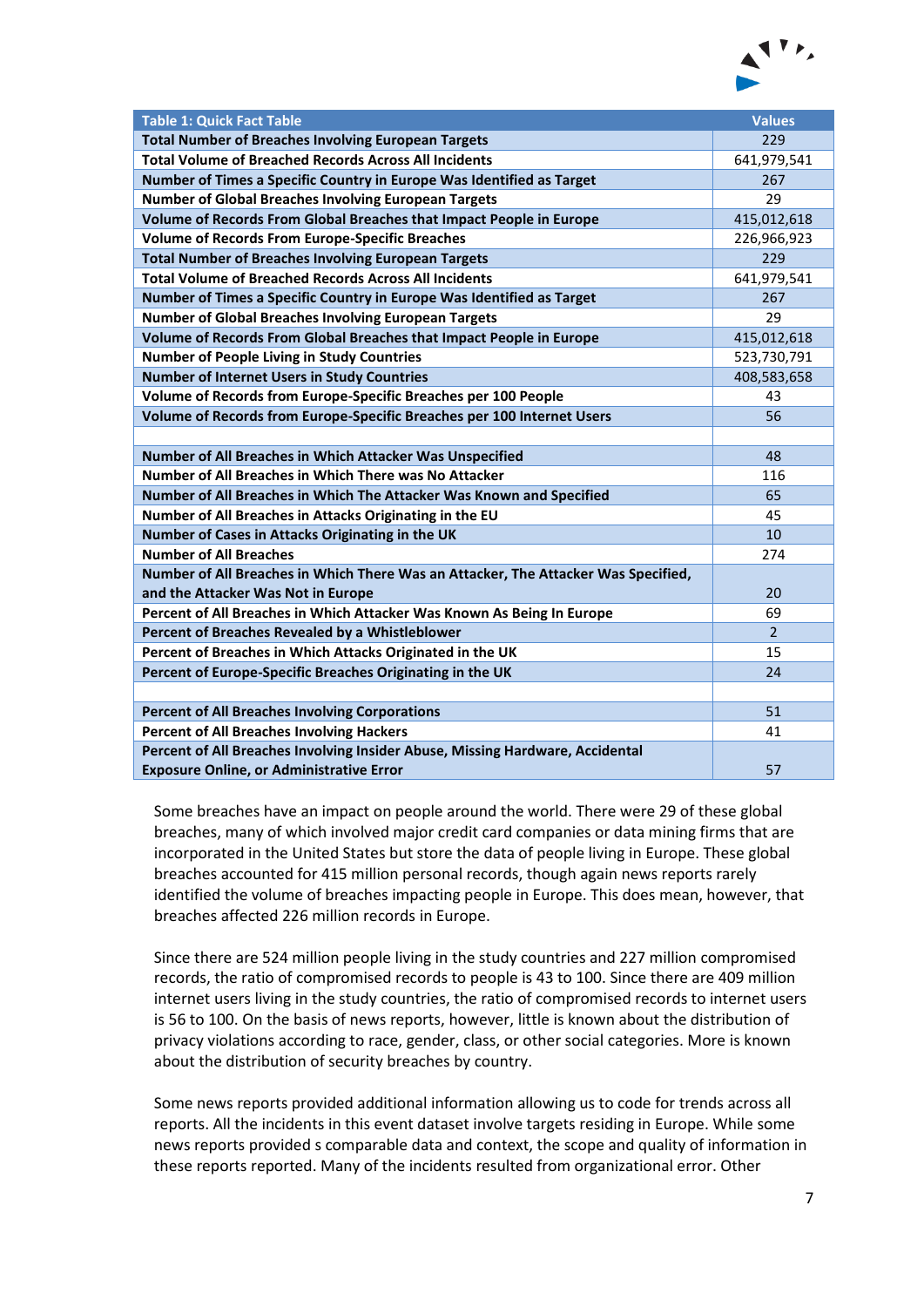

involved an external attack, but the identity and location of the attacker may not have been known. Among all the cases—both global and Europe-specific—in which the breach of personal records involved an attack, 15 percent of the cases were launched from the United Kingdom. Among the cases in which the targets resided in Europe, 24 percent originated in the United Kingdom.

This study did not analyze incidents of privacy violations by government security agencies around the world, such as cases revealed by whistleblowers Chelsea Manning and Edward Snowden. Our research revealed that only 2 percent of the reported incidents involved a whistleblower.

The last decade has seen a significant increase in breaches. There are three reasons for this trend. While it is true that more and more people have been putting personal information online, journalists have become better at reporting about breach incidents, and more and more governments have required that the victims of breaches be informed.





\*Inclusive to Third Quarter 2014

#### *Which Countries in Europe Are Impacted the Most?*

**Table 2** identifies the countries in Europe with the most personal information breaches over the last decade. Germany, Greece, Netherlands, Norway and the United Kingdom have had unusually high numbers of incidents, and large volumes of records breached.

<span id="page-7-0"></span>

| Table 2: Severity of Breach<br><b>Patterns, Top 5 Country Targets</b> | <b>Compromised Records Per</b><br><b>Compromised Records</b><br>Per 100 People<br><b>100 Internet Users</b> |     |
|-----------------------------------------------------------------------|-------------------------------------------------------------------------------------------------------------|-----|
| Germany                                                               | 68                                                                                                          | 79  |
| Greece                                                                | 81                                                                                                          | 140 |
| <b>Netherlands</b>                                                    | 23                                                                                                          | 24  |
| <b>Norway</b>                                                         | 80                                                                                                          | 83  |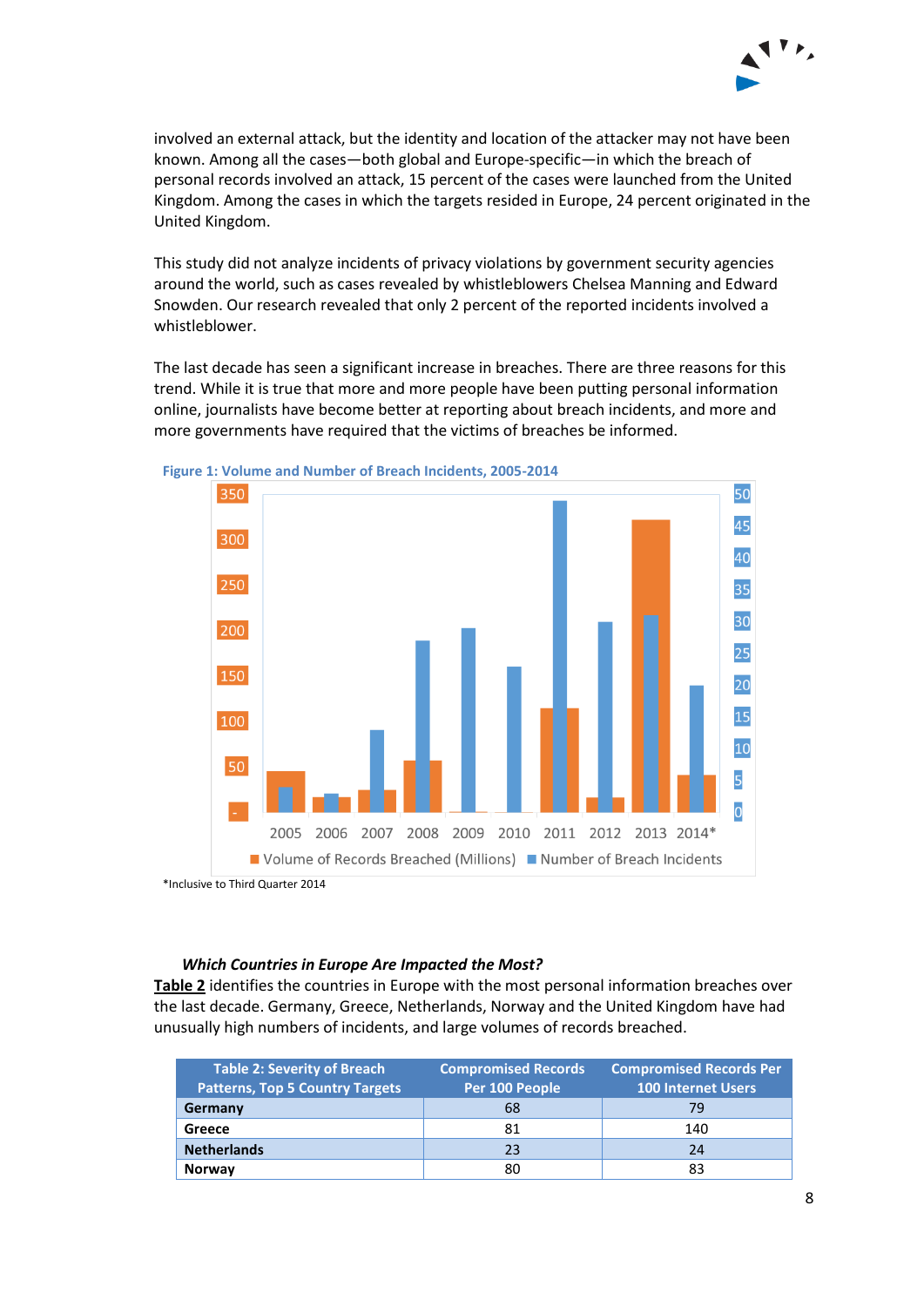

| <b>United Kingdom</b> |  |
|-----------------------|--|
|                       |  |

According to the best publicly available data on incidents in Europe, organizations in these countries are doing a poor job managing personal information, and are targets for cybercrime. Again, much of what we know is shaped by reporting requirements. It is likely that the media's coverage of data breaches has improved over time, but does not include all incidents. Nonetheless, the per capita trends across countries suggest that as a national average, the ratio of compromised records to people in the UK is 2:1. The ratio of compromised records to internet users is more than 1:1 in Greece and 1:2 in the UK.

Several countries, including Croatia, Estonia, and Slovenia, had no reported incidents of citizens losing data. We expect that some citizens in these countries have been impacted by the large global breaches, but that their absence from the event dataset can be explained by our sampling frame. Either journalists did not specifically mention these countries as being the targets of attack or the incident reports from these countries were of dubious quality.

### *a) How and Why Personal Records Are Compromised*

To understand how and why personal records were being compromised we came up with two coding schemes. The first was a simple, three-category typology of breaches. Each case was coded for whether the data was stolen, lost, or mismanaged (exposed online or mismanaged in an organizational accident). **Table 3** demonstrates that by this typology, some 57 percent of incidents involved theft, and 570 million records were stolen over the last 10 years.

<span id="page-8-0"></span>

| Table 3: Type of Loss,<br><b>Three Categories</b> | <b>By Number of</b><br><b>Incidents</b> | <b>Percent</b> | <b>By Number of</b><br><b>Records</b> | <b>Percent</b> |
|---------------------------------------------------|-----------------------------------------|----------------|---------------------------------------|----------------|
| Lost                                              | 20                                      |                | 34,980,276                            | 5              |
| <b>Mismanagement</b>                              | 77                                      | 34             | 36,751,944                            | 6              |
| <b>Stolen</b>                                     | 131                                     | 57             | 570,079,321                           | 89             |
| <b>TOTAL</b>                                      | 228                                     | 100            | 641,811,541                           | 100            |

Many of the reports of stolen data, upon further inspection, were cases in which a disgruntled employee or company insider stole the data. In these cases, a large part of the story involved security issues. So a more nuanced six-category typology was developed, often using the same keywords used by technology reporters and the organizations revealing a breach. The coding system in **Table 4** reveals that while 42 percent of the cases clearly involved external attack by criminal hackers, the majority of cases involved problems internal to the organization: insider abuse or theft, hardware that the organization either lost track of or lost to theft, and administrative errors. Some organizations mistakenly uploaded personal records online.

<span id="page-8-1"></span>

| Table 4: Type of Loss, Six<br><b>Categories</b> | <b>By Number</b><br>of Incidents | <b>Percent</b> | <b>By Number</b><br>of Records | <b>Percent</b> |
|-------------------------------------------------|----------------------------------|----------------|--------------------------------|----------------|
| <b>Administrative Error</b>                     | 22                               | 10             | 33,171,867                     | 5              |
| <b>Exposed Online</b>                           | 49                               | 22             | 2,381,386                      |                |
| <b>Insider Abuse or Theft</b>                   | 25                               | 11             | 12,150,489                     |                |
| <b>Missing or Stolen Hardware</b>               | 29                               | 13             | 37,273,276                     | 6              |
| <b>Stolen - Hacker</b>                          | 94                               | 42             | 556,106,552                    | 87             |
| <b>Unspecified</b>                              | 4                                | 2              | 656,413                        | 0              |
| <b>TOTAL</b>                                    | 223                              | 100            | 41,739,983                     | 100            |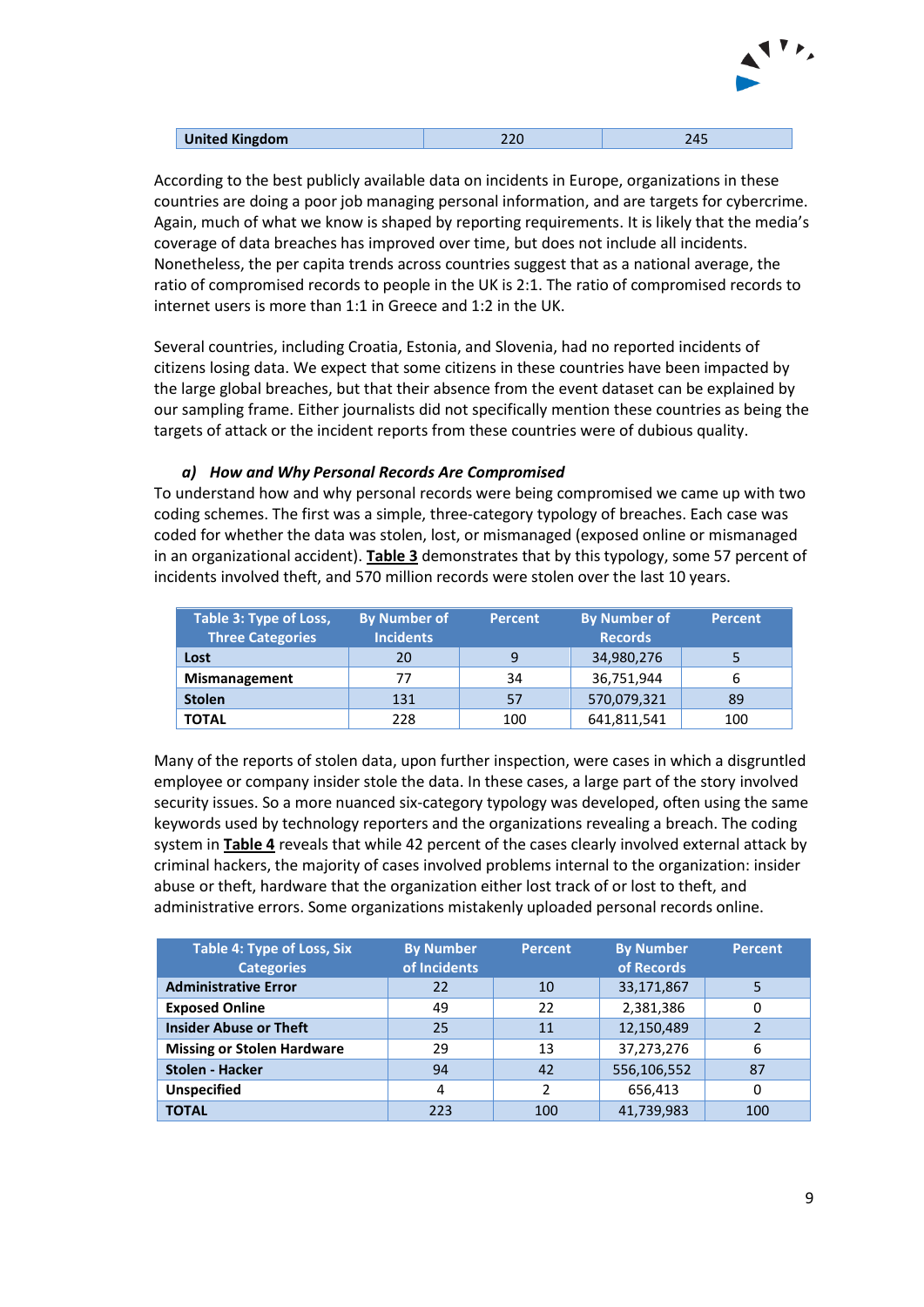

## *b) The Organizations Breached Most Often*

Breaches impact different kinds of organizations. Not all are commercial firms, but most are. **Table 5** reveals that businesses accounted for the vast majority (89 percent) of the organizations reporting a breach, losing some 538 million personal records. Government offices were the next largest target. Almost a quarter of the incidents involved public agencies, but these breaches tended to be much smaller in scale. All in all, only a few of the breaches involved non-profit groups, the military, medical facilities, or educational organizations

<span id="page-9-1"></span>

| <b>Table 5: Data Breach by Type of</b><br><b>Organization Compromised</b> | <b>By Number</b><br>of Incidents | <b>Percent</b> | <b>By Number</b><br>of Records | <b>Percent</b> |
|---------------------------------------------------------------------------|----------------------------------|----------------|--------------------------------|----------------|
| <b>Commercial</b>                                                         | 117                              | 51             | 538,349,868                    | 89             |
| <b>Educational</b>                                                        | 11                               | 5              | 80,221                         | 0              |
| Government                                                                | 55                               | 24             | 59,173,346                     | 10             |
| <b>Medical</b>                                                            | 18                               | 8              | 9,337,197                      | 2              |
| <b>Military</b>                                                           | 8                                | 3              | 917,001                        | 0              |
| Non-profit                                                                | 12                               | 5              | 1,818,765                      | 0              |
| <b>Unknown</b>                                                            | 8                                | 3              | 32,303,143                     | 5              |
| <b>TOTAL</b>                                                              | 229                              | 100            | 06,940,632                     | 100            |

### **4. Findings: Europe-wide Comparisons**

<span id="page-9-0"></span>Across the dataset, we identified two transnational phenomena involving particular types of attackers and targets.

### *a) Attacks by* **Anonymous**

*Anonymous* is an international "hacktivist" network. The group conducts disruptive online activism, in the form of cyber attacks on many kinds of individuals and organizations. Somewhere between an affiliation of clubs and a network of makeshift teams, *Anonymous* chapters in various European countries have breached numerous personal-record collections. The targets of *Anonymous-Spain* has included Sony Corps, Spanish banks, governments and other actors with devastating results such as the theft of 77 million account details from the Sony network. Three Spanish nationals were ultimately arrested for this crime. *Anonymous-Spain* also leaked 5 gigabytes [of financial documents](https://globalvoicesonline.org/2013/07/09/anonymous-leaks-the-accounts-of-spains-governing-party/) of the People's Party, Spain's largest right-wing political organization.

*Anonymous-Sweden* hacked into the official website of Sweden's National Board of Health and Welfare in retaliation for a police raid of the office of the Stockholm-based web-hosting company PRQ. *Anonymous-United Kingdom* revealed thousands of British email addresses and encrypted passwords, including those of defense, intelligence and police officials as well as politicians and NATO advisers.

Among the huge database of private information exposed by self-styled "hacktivists" are the details of 221 British military officials and 242 NATO staff.

Another incident involved *Anonymous-Italy*, a group that hacked the system of the National Anti-Crime Computer Centre for Critical Infrastructure Protection (CNAIPIC - *Centro Nazionale Anticrimine Informatico per la Protezione delle Infrastrutture Critiche*), stealing 8 gigabytes of confidential documents. *Anonymous-Italy* also exposed a public figure of crimes. Roman Catholic cleric Don Giacomo Ruggeri was suspended of his duties and arrested under charges of child abuse by the Italian police after his personal emails were made public.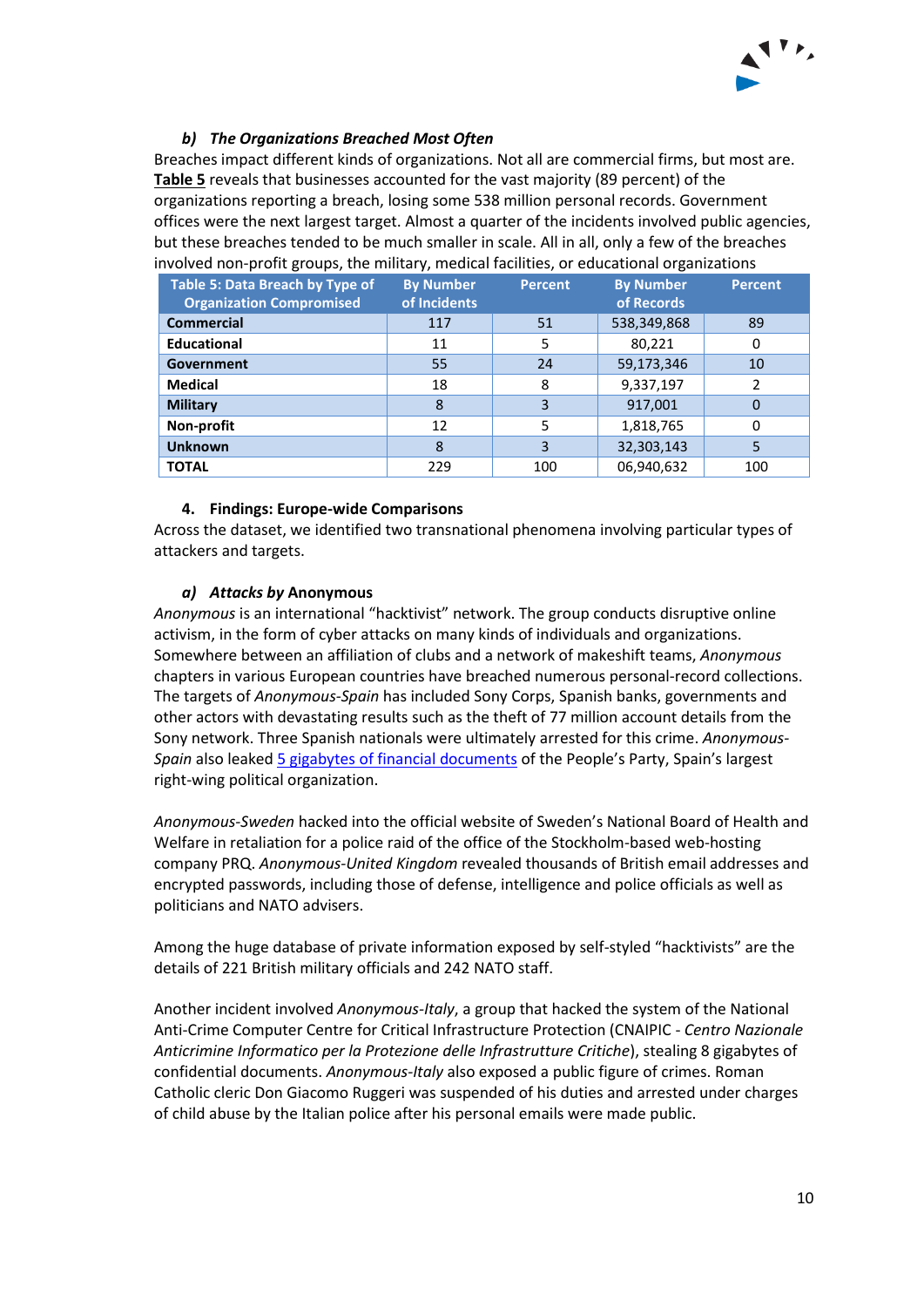

### *b) Breaches of Crypto-Currencies*

A recent and serious type of data leaks have been hacker attacks against crypto-currencies. These are open-source peer-to-peer digital currencies, which use public ledgers to keep track of transactions and wallet balances. While the protocols, protected by cryptography, are resilient against attacks, their services are often vulnerable.

The primary goal of crypto-currency hacks is monetary (digital coin) theft, but data leaks inevitably occur as a direct or indirect result of these intrusions. Given that transaction ledgers are public, crypto-currencies are pseudonymous rather than anonymous. If a hacker gets hold of coins associated with a particular wallet, he or she is then able to track the transactions back through the ledger. Many public addresses (or wallets) can be linked to an individual or entity. Therefore, ledgers may yield valuable intelligence about or even the identity of its owner. But the crypto-currency pipeline flows both ways. When money is stolen, it can often be traced back to the hacker, as long as the attacker does not use money-laundering services, (which admittedly are difficult to employ for large amounts of coins.)

Because of the pseudonymous nature of crypto-currency networks and because this economy operates underground in what is commonly called the "deep web", it is often difficult to determine the geographic origin or extent of an attack. Listed below is an overview of several notable cases of bitcoin thefts over the past three years. (Note: several of these cases were not part of the dataset analyzed for this report.)

The first notable crypto-currency theft linked to Europe was the Bitomat.pl hack in June 2011. The Polish exchange, which was the third largest at that time, lost approximately 17,000 bitcoins worth over €150,000. In April 2013, an unknown attacker managed to reset the password of the French exchange, Bitcoin Central, through its hosting provider's web interface which effectively locked it out of its own site. As a result, the attacker, after initiating a server reboot, successfully stole hundred bitcoins worth tens of thousands of euros.

In August 2013, the UK-based bitcoin wallet Blockchain.info lost 50 bitcoins worth thousands of euros after an attacker exploited vulnerability in the JavaScript random number generator. In October 2013, a group calling themselves "The Hole Seekers" attacked the online forum BitcoinTalk. While the full extent of the attack is not known, the hackers may have gained access to a database containing user information, including passwords.

A November 2013 attack on the bitcoin payment processor BIPS resulted in the theft of €750,000. Thieves hacked into Poland-based Picostocks in late November 2013 and made off with 6,000 bitcoins worth approximately €4.5m. During the same period, approximately 4000 wallets within the Czech exchange Bitcash.cz lost 480 bitcoins, amounting to a theft of roughly €74,000. (Experts believe attackers hacked into Bitcash.cz through its web interface.) Another Poland-based company—Bidextreme.pl—was attacked in the same month with hackers stealing an undisclosed amount of bitcoins. In early February 2014, thieves attacked bitcoin hardware manufacturer Cointerra, gaining access to email records and leaving customers vulnerable to phishing attacks. Poland's leading bitcoin exchange, Bitcurex, was hacked in March 2014, but only a small portion of its operational or "hot-wallet" balance was stolen.

Lastly, the deep web service known as Sheep Marketplace with servers reportedly based in the Czech Republic lost 96,000 bitcoins worth €165m in an attack, which is now considered the largest theft in bitcoin history. It is not clear whether this attack was masterminded by hackers or insiders within the company.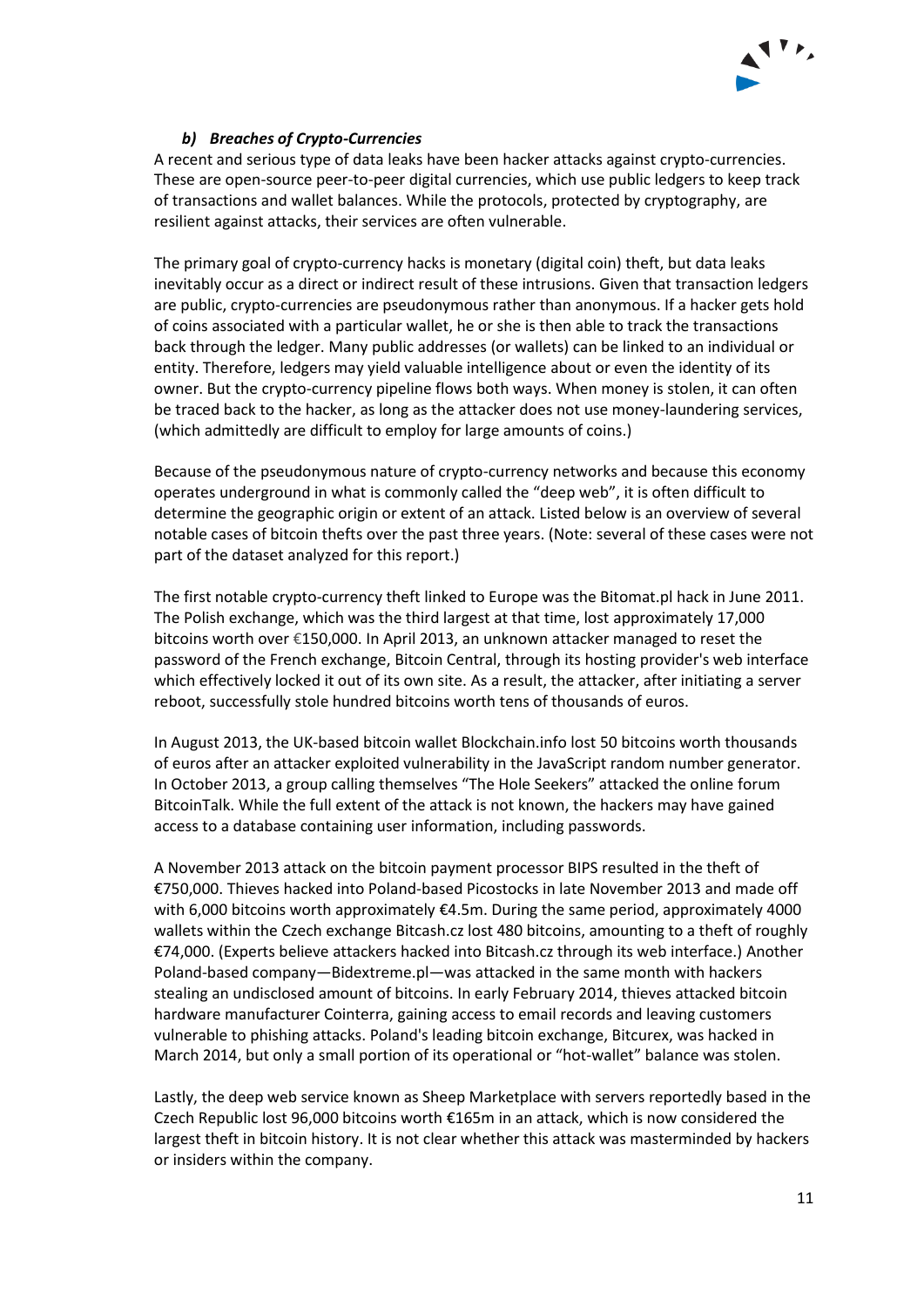

## **5. Findings: Unusual Cases Listed by Country**

<span id="page-11-0"></span>There are unusual examples of data breach, where information was lost or published in an unorthodox way. One example occurred in Denmark where a PowerPoint Presentation that included the personal information of HIV patients was published online. Another incident happened in the UK when a staff member of an educational institution lost a [camera](http://www.infosecurity-magazine.com/news/data-breach-at-royal-vet-college-prompts-ico-byod/) containing sensitive information, namely photographs of the passports of job applicants. Another case took place before the 2011 Bulgarian elections when the Ministry of Foreign Affairs accidentally [published online the names and](http://www.novinite.com/articles/134171/Bulgarian+Expats+Ask+Damages+from+Sofia+for+Data+Leak) addresses of the permanent residences of Bulgarian nationals living abroad, making these citizens vulnerable to theft and burglary. In another incident, the sports organization, FC Manchester City, initiated investigations against a rival club for allegedly hacking [confidential records](http://www.dailymail.co.uk/sport/football/article-2342849/Manchester-City-investigate-spying-claims-rival-clubs.html) of its players.

While the cases of data breaches are many, several unusual country stand out as being particularly egregious, or indicative of trends. These cases include:

### *a) Belgium*

Hackers in Belgium have reportedly been responsible for attacks [against foreign](http://euobserver.com/institutional/118729) embassies of both European and non-European countries, and for illegally obtaining private data from international organizations.

### *b) Bulgaria*

Few incidents of data leaks have been identified in Bulgaria. However, this country has reported widespread identity theft and misuse of personal data. In 2011, the head of Bulgaria's Computer Crimes and Intellectual Property Department of the Ministry of Interior's Chief Directorate for Combating Organized Crime stated that these crimes doubled in Bulgaria between 2006 and 2010. The number of Bulgarians using the Internet also increased during this period.

#### *c) Czech Republic*

. In November 2011, an administrative error exposed records of 893 Roma recipients of a governmental stipend for studies and vocational training. The dataset included the names of the students as well as the amount each was awarded, an incident that stirred both publicity and controversy given the high levels of anti-Roma discrimination that reportedly exists in the Czech Republic.

#### *d) France*

In 2012, the American Chamber of Commerce in France was [attacked by a hacker collective](http://news.softpedia.com/news/Hackers-Leak-User-Details-from-American-Chamber-of-Commerce-in-France-294151.shtml) known as DeleteSec. As a result, hundreds of email addresses and passwords were compromised. Before the intrusion, the hackers claimed they warned the Chamber about an SQL injection error, informing them of a possible security threat before breaking into the system. According to DeleteSec, the Chamber not only ignored the warning it responded with a rude message. This case illustrates an important lesson to be learned: overconfidence can be costly in the digital era.

#### *e) Netherlands*

Condoms will protect a user during intimacy, but sadly not online. In 2009, a Dutch website that enabled young people to order condoms free of charge proved vulnerable. Customer data (name and address) of every young person who made an order could be easily found out on line. This data leak affected about 10,000 people.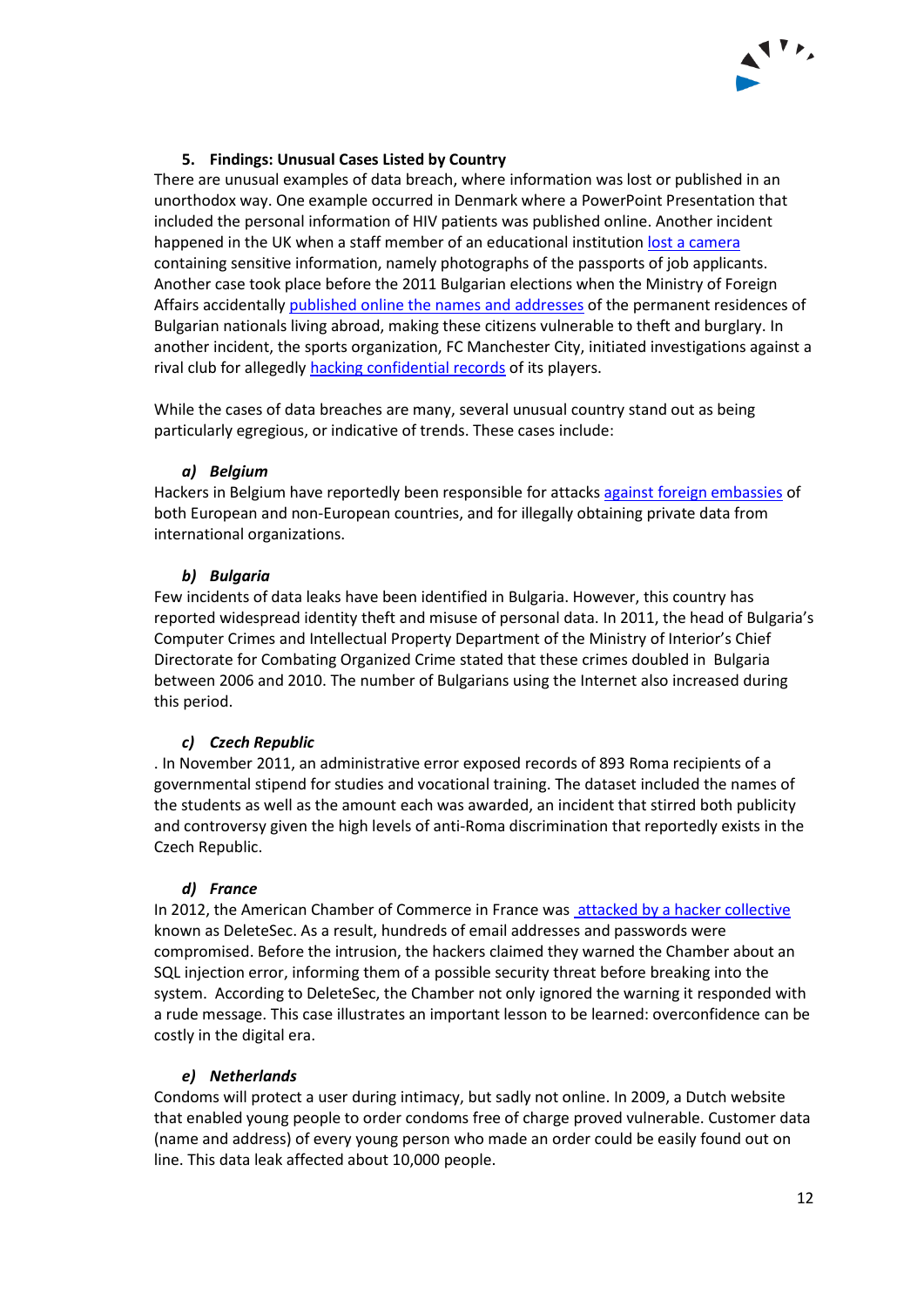

# *f) Italy*

Data breaches by hackers amounted to the majority of cases in Italy. One incident involved personal data theft from Sony Italy carried out by a Turkish hacker group called Turkish Ajan, which [leaked confidential personal records](http://news.softpedia.com/news/Turkish-Hackers-Claim-to-Have-Breached-Sony-Italy-40-000-Accounts-Leaked-367890.shtml) of Sony customers to the public. The other four cases involving hacking were linked to the Italian wing of Anonymous, which announced its intention to demonstrate the weak digital security measures taken by government bodies. In 2011, they [attacked the](http://thehackernews.com/2011/07/italys-police-it-network-vitrocisetit.html) Italian police on two occasions stealing login information to the police computer system.

Anonymous launched a larger operation in 2012 and [stole about 3500 records](http://thehackernews.com/2012/10/anonymous-hackers-leaks-135gb-italian.html) from the state police reports, mobile phone numbers, personal emails, information on salaries, and even softporn pictures were found in the compromised dataset.

## *g) Slovak Republic*

In 2003, Orange, the Slovak telecommunication company, had problems securing the privacy of its customers. Almost 900,000 personal records of subscribers to the Orange telecom company were exposed online, including phone numbers (both listed and unlisted), names, addresses and birth dates. Interestingly, Orange Franc[e compromised](http://rt.com/news/157460-france-telecom-orange-hack/) over 2 million personal data records in 2014.

## *h) Ireland*

The Irish Department of Social and Family Affairs lost up to 400,000 records between 1985 and 2014. Some of these incidents involved stolen laptops, while others were the result of insider [abuse.](http://www.independent.ie/irish-news/official-gave-private-details-to-media-in-new-leak-shock-26325283.html) The breaches included the loss of sensitive personal data such as social security numbers.

# *i) United Kingdom*

Due to strict legislation against data leaks and careful monitoring, the UK has uncovered and reported an enormous number of data breach cases, both paper-based and digital. A large number of breaches were attributed to carelessness, by either the owners or handlers of records. But most cases involve administrative errors and mismanagement, such as not erasing the hard drives of old computers offered for re-sale.

Despite the extra care with which medical records are treated, dramatic cases of data breaches involving confidential medical information were reported. In London, a private clinic contracted a tech company to computerize its patient records, which included confidential details of the patients' conditions, identities, addresses and dates of birth. However, after scanning the documents, this UK tech company sub-contracted other facets of the project to a company in India where local employees offered the [records for sale,](http://www.dailymail.co.uk/news/article-1221186/Private-medical-records-sale-Harley-Street-clinic-patients-files-outsourced-input--end-black-market.html) primarily to insurance companies and marketing agencies specializing in health products. Hundreds of thousands of personal medical records of UK citizens have been leaked to Indian companies in this way, even though under the UK Data Protection Act, it is illegal to send such documents outside the EU unless appropriate security is guaranteed. This case is a good example of the difficulty of classifying information of cross-sector breaches for the purposes of research.

Anothe[r example](http://ico.org.uk/news/latest_news/2013/ico-issues-nhs-surrey-monetary-penalty-of-200000) of such breaches involved the Surrey and Borders Partnership NHS Foundation Trust, an organization that provides care and services in the areas of mental health, drug and alcohol abuse, learning disabilities, and so on. Consequently, it is difficult to define the organization's sector, as it is both educational and medical. For this research, the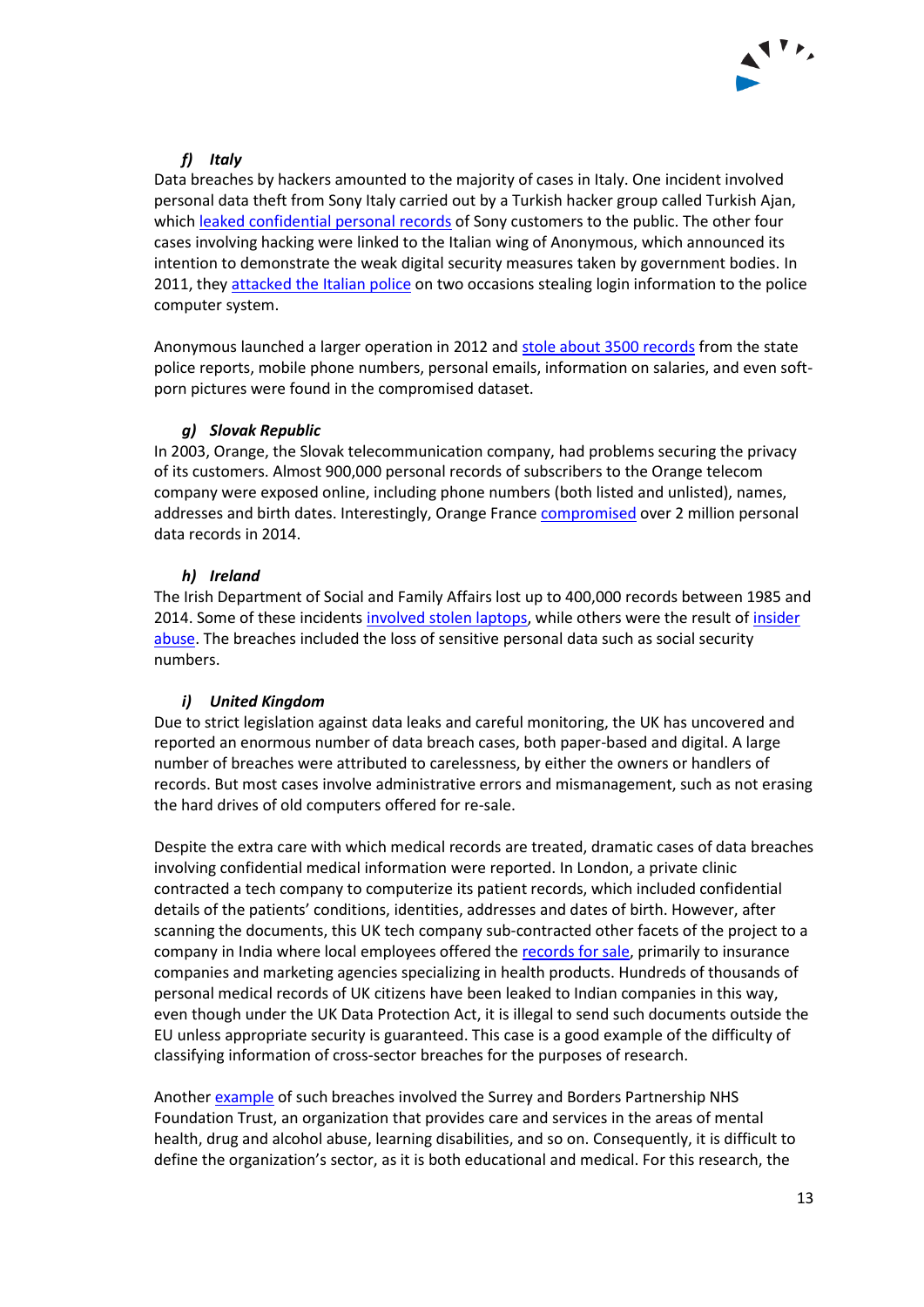

organization's sector was determined on a case-by-case basis with many cases involving multiple levels of responsibility and many different organizations.

#### **6. Conclusion: Moving Forward with Mandatory Reporting**

Public policy oversight of personal records is evolving quickly. These preliminary findings demonstrate the size and complexity of the problem, and the positive value of mandatory reporting, for both public awareness and policy making. In March 2014, the European Parliament voted to support a new General Data Protection Regulation that created a complicated and strict legal framework for processing personal data. The decision to back the renewed data protection plan was triggered by a number of high-profile incidents of personal data loss across Europe, which made the question of secure handling of personal information a priority.

In 2009, the EU made a breach notification law as part of its Directive on Privacy and Electronic Communications, or the E-Privacy Directive. The directive was to be implemented as law in the member states by May 2011. A new regulation on mandatory personal data breach disclosures came into force in August 2013, building on the provisions laid out in the E-Privacy Directive. According to the regulation, telecom operators and Internet service providers are [obliged to](http://www.computerweekly.com/news/2240203760/EU-data-breach-disclosures-to-be-enforced-soon)  [notify national authorities](http://www.computerweekly.com/news/2240203760/EU-data-breach-disclosures-to-be-enforced-soon) of "any theft, loss or unauthorized access to personal customer data, including emails, calling data and IP addresses. Details concerning any incident, including the timing and circumstances of the breach, nature and content of the data involved, and likely consequences of the breach, must be reported."

In addition, the report must be made within 24 hours of the detection of the incident or within three days of being alerted to the breach. Telecommunications firms and Internet service providers must also report on the measures they took to address the breach. Each company must also directly inform all subscribers whose data may have been compromised. One aim of this legislation is to incentivize companies to improve the encryption and security of personal data. If companies comply with specific security measures and recommendations made by the European Commission, they may be exempt from having to report all data breaches.

These regulations have been criticized for the burden it would place on authorities due to the expected high number of breach notifications. Companies have suggested that regulations should also involve categorizing data breaches according to the level of security risk they pose, in order to avoid 'notification fatigue' both for clients and operators. Furthermore, operators wish to control the communication of data breaches to their clients as to avoid negative impacts on their brand as much as possible.

In January 2014, the EU's Justice Commissioner called for larger fines against companies breaching European data privacy laws. New proposals currently under debate in the European Parliament involve the establishment of a single EU regulator with the authority to issue fines.

The new legal framework for European data protection is likely to go through more changes as negotiations continue between the European Commission, European Parliament and the Council of Ministers. The regulations, which include progressive privacy measures, such as limits on 'profiling' requirements, using clear and plain language in privacy policies, obtaining the explicit consent of data subjects on processing any form of their personal data, etc. are not likely to come into effect before 2016.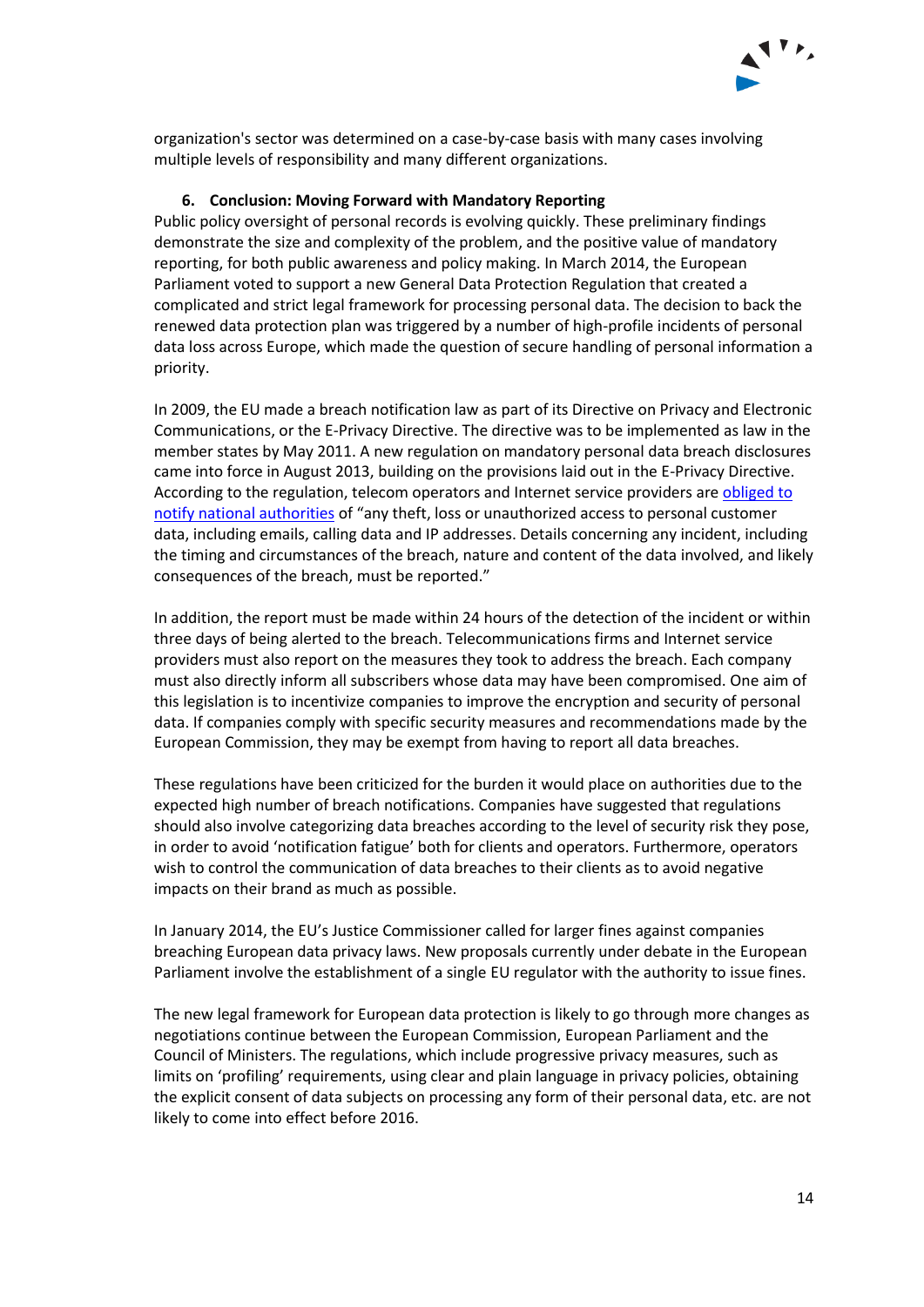

Currently, the UK has [a mandatory reporting requirement](http://ico.org.uk/for_organisations/data_protection/lose) in place for organizations such as telecoms and Internet providers "who provide a service allowing members of the public to send electronic messages." They are required to notify the Information Commissioner's Office (ICO), an independent authority dealing with information rights, within 24 hours of uncovering a data breach. Other types of companies are not required by law to report any incidents. However, the ICO has established reporting data breaches as a 'best practice,' and has made it clear that it will take unreported data breach cases extremely seriously.

The Netherlands is planning to pass its own mandatory reporting bill. However, the latest amendment to the proposal made in April 2014 would only require data breaches to be reported when the breach has led to seriously adverse consequences. Such wording is not only vague, it also erodes the purpose of mandatory reporting, which is to compel companies to prevent data breaches through the implementation of [rigorous security measures.](http://www.solv.nl/weblog/wetsvoorstel-meldplicht-datalekken-uitgehold/19905)

According to the EU's [new data breach regulation](http://eur-lex.europa.eu/LexUriServ/LexUriServ.do?uri=OJ:L:2013:173:0002:0008:en:PDF) that came into effect in August 2013, providers of publicly available electronic communication services in all member states including telecommunications firms and Internet service providers—must notify national authorities of data breach cases within 24 hours of an incident. However[, how seriously](ttp://www.infosecurity-magazine.com/view/34233/breach-notification-is-now-eu-law-for-communications-providers) each member state takes this otherwise binding regulation may vary. [Most European countries](http://ec.europa.eu/justice/data-protection/bodies/authorities/eu/index_en.htm) have consumer data protection offices with websites providing information on how individuals and organizations can protect themselves. But not every country has established an archive of data-breach incidents, or a clear system for reporting these incidents.

The cases listed in this report reveal how nuanced, complex, and diverse data-breach scenarios can be, and illustrate the difficulty in making good policies that reflect the complicated nature of the issue without posing limitations—legal or otherwise—on our use of Internet Communication Technology and curbing the many advantages they offer in everyday life.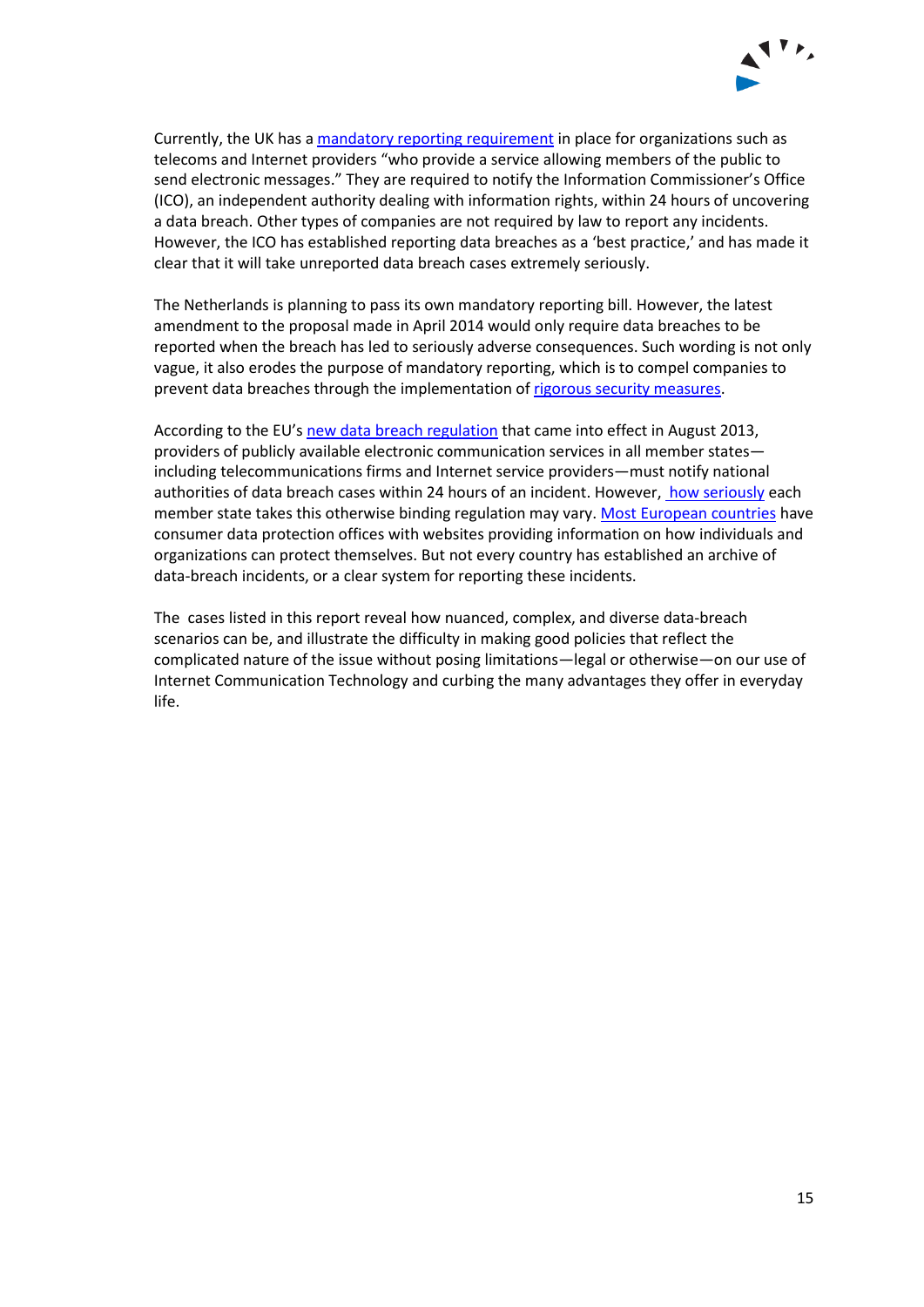

# <span id="page-15-0"></span>**III. About the Project**

### **1. Correspondence**

<span id="page-15-1"></span>Please direct correspondence to Philip N. Howard, Director, Center for Media, Data and Society, Central European University, Nador 9, Budapest, 1051, Hungary, [howardp@ceu.hu,](mailto:howardp@ceu.hu) @pnhoward.

# **2. About the Authors**

<span id="page-15-2"></span>Philip N. Howard is director of the [Center for Media, Data and Society](http://cmcs.ceu.hu/) and a professor in the [School of Public Policy](http://spp.ceu.hu/) a[t Central European University.](http://www.ceu.hu/) He is also a professor at the University [of Washington](http://www.com.washington.edu/) and a fellow at the [Tow Center for Digital Journalism](http://towcenter.org/) at Columbia University. He is the author, most recently, of *[Democracy's Fourth Wave? Digital Med](http://www.amazon.com/Democracys-Fourth-Wave-Digital-Politics/dp/0199936978/ref=sr_1_3?s=books&ie=UTF8&qid=1352840549&sr=1-3)ia and the Arab Spring*. Currently, he is writing *[Pax Technica: How the Internet of Things May Set Us Free or Lock Us](http://www.amazon.com/Pax-Technica-Internet-Things-Free/dp/0300199473/ref=sr_1_1?ie=UTF8&qid=1411654388&sr=8-1&keywords=pax+technica)  [Up](http://www.amazon.com/Pax-Technica-Internet-Things-Free/dp/0300199473/ref=sr_1_1?ie=UTF8&qid=1411654388&sr=8-1&keywords=pax+technica)*, a book about the future of global information politics for Yale University Press. He blogs at [http://philhoward.org](http://philhoward.org/) and tweets from [@pnhoward.](https://twitter.com/pnhoward)

## **3. Research Team**

<span id="page-15-3"></span>This research was conducted by the Spring Media Practicum at the [School of Public Policy](http://spp.ceu.hu/) of [Central European University:](http://www.ceu.hu/) Gulnara Alimbayeva, Roxana Damian, Tamilla Dauletbayeva, Orsolya Gulyas, Zintis Hermansons, Tautvydas Juskauskas, Attila Mester, Róbert Papp, Radka Pudilova, Marija Stojanovska Rupcic.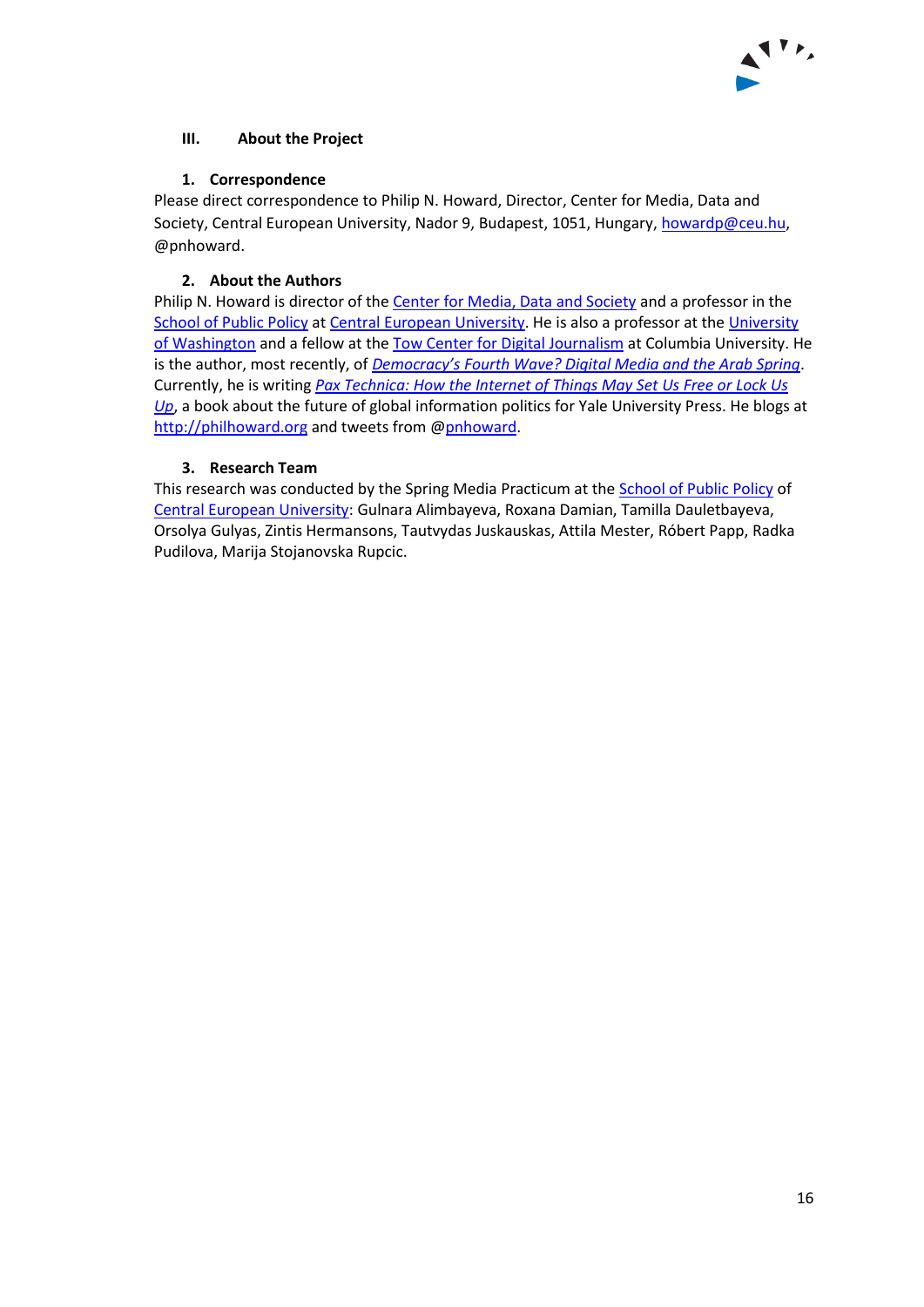

# <span id="page-16-0"></span>**IV. Institutions and Funding**

### **1. The Center for Media, Data and Society**

<span id="page-16-1"></span>The [Center for Media, Data and Society](http://cmcs.ceu.hu/) is the leading center of research on media, communication, and information policy in Central and Eastern Europe. Based in the School of Public Policy at Central European University, CMDS produces scholarly and practice-oriented research addressing academic, policy and civil society needs. CMDS research and activities address media and communication policy, social media and free expression, civil society and participation, fundamental communication and informational rights, and the complexities of media and communication in transition.

## **2. The School of Public Policy**

<span id="page-16-2"></span>The **School of Public Policy (SPP)** at Central European University, in the words of CEU's founder, [George Soros](http://www.georgesoros.com/), is a "new kind of global institution dealing with global problems" through multidisciplinary study of public policy, innovative teaching and research, as well as meaningful engagement with policy practice.

## **3. Central European University**

<span id="page-16-3"></span>[Central European University](http://www.ceu.hu/) (CEU) is a graduate-level, English-language university accredited in the U.S. and Hungary and located in Budapest. The university offers degrees in the social sciences, humanities, law, public policy, business management, environmental science, and mathematics. CEU has more than 1,500 students from 100 countries and 300 faculty members from more than 30 countries.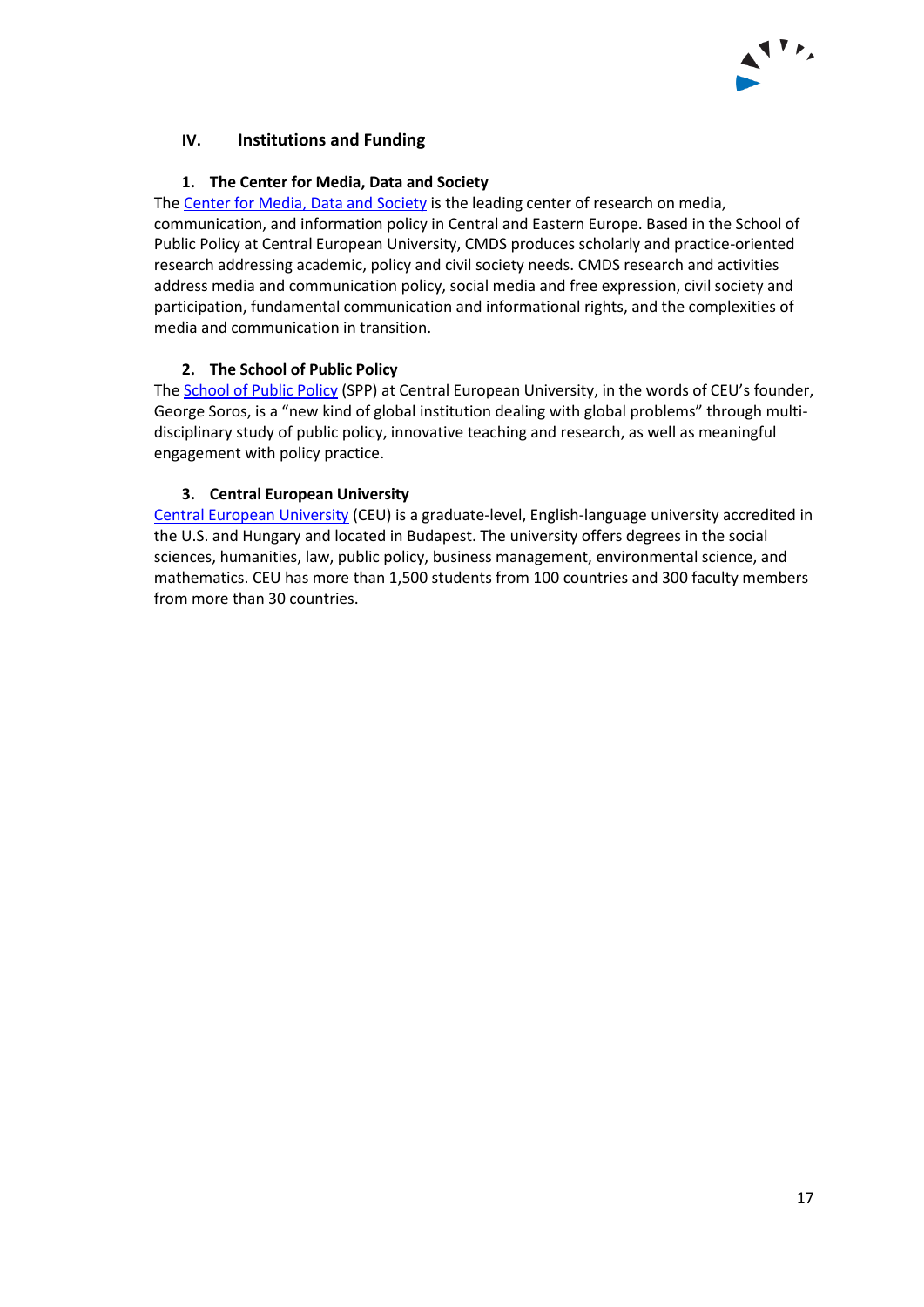

<span id="page-17-0"></span>

| V. | <b>Appendix A: Case and Variable Definitions</b> |
|----|--------------------------------------------------|
|----|--------------------------------------------------|

| <b>Variable Name</b>                                                      | <b>Definition</b>                                                                                                                                                                                                                                                                                                                                                                                                              |
|---------------------------------------------------------------------------|--------------------------------------------------------------------------------------------------------------------------------------------------------------------------------------------------------------------------------------------------------------------------------------------------------------------------------------------------------------------------------------------------------------------------------|
| <b>Administrative error</b>                                               | Accidentally disclosing private data, for example by misplacing<br>hardware, or by selling hardware that had not been wiped of<br>identifiable information.                                                                                                                                                                                                                                                                    |
| <b>Attacker country</b>                                                   | Location from which the breach originated. Country-to-<br>individual or individual-to-country cases have been taken into<br>account; country-to-country and government-sponsored<br>attacks on other governments are not included.                                                                                                                                                                                             |
| <b>Compromised records</b>                                                | Collections of electronic personal records that have been<br>breached by third parties through illegal or negligent acts. The<br>cases where data is sold to third parties for marketing<br>purposes without users' informed consent are not taken into<br>consideration as compromised records.                                                                                                                               |
| Data exposed online                                                       | Personal records are made accessible either by publishing<br>online, software error or accidental disclosure.                                                                                                                                                                                                                                                                                                                  |
| <b>Electronic personal records</b>                                        | Data containing privileged information about an individual<br>that cannot be readily obtained through other public means;<br>this information is only known by an individual or by an<br>organization under the terms of a confidentiality agreement.<br>Examples include individual personal credit histories, credit<br>card numbers, account numbers, medical records, social<br>security numbers, grades earned in school. |
| Incident (list of incidents)                                              | A case where one or more electronic personal records were<br>compromised through negligence or theft.                                                                                                                                                                                                                                                                                                                          |
| <b>Hacker</b>                                                             | Intruder deemed responsible for compromising records.                                                                                                                                                                                                                                                                                                                                                                          |
| <b>Mismanagement</b>                                                      | Exposing private records online, leaking data due to<br>administrative error or using data for activities not related to<br>the work of the organization.                                                                                                                                                                                                                                                                      |
| Phishing                                                                  | Cases where victims are deceived into voluntarily revealing<br>their personal information.                                                                                                                                                                                                                                                                                                                                     |
| Security breach in an<br>organization                                     | Accidental exposure of personal records online, inside abuse<br>or theft, missing or stolen hardware, administrative error.                                                                                                                                                                                                                                                                                                    |
| <b>Target country</b>                                                     | The country of residence for the people who had personal<br>records compromised.                                                                                                                                                                                                                                                                                                                                               |
| Unknown (reference to type<br>of compromise of the<br>records)            | A case where an estimation of the compromise has not yet<br>been made or it is impossible to be made.                                                                                                                                                                                                                                                                                                                          |
| <b>Unspecified (reference to</b><br>type of compromise of the<br>records) | A case of unwillingness to disclose information about the type<br>of compromise occurred.                                                                                                                                                                                                                                                                                                                                      |
| Whistleblower                                                             | A person or network who discloses alleged wrongdoing or<br>illegal activity occurring in an organization like law or rule<br>violation, fraud, health and safety violations and corruption.<br>The whistleblower attribute was reserved for cases where the<br>source of the breach was described as serving the public<br>interest.                                                                                           |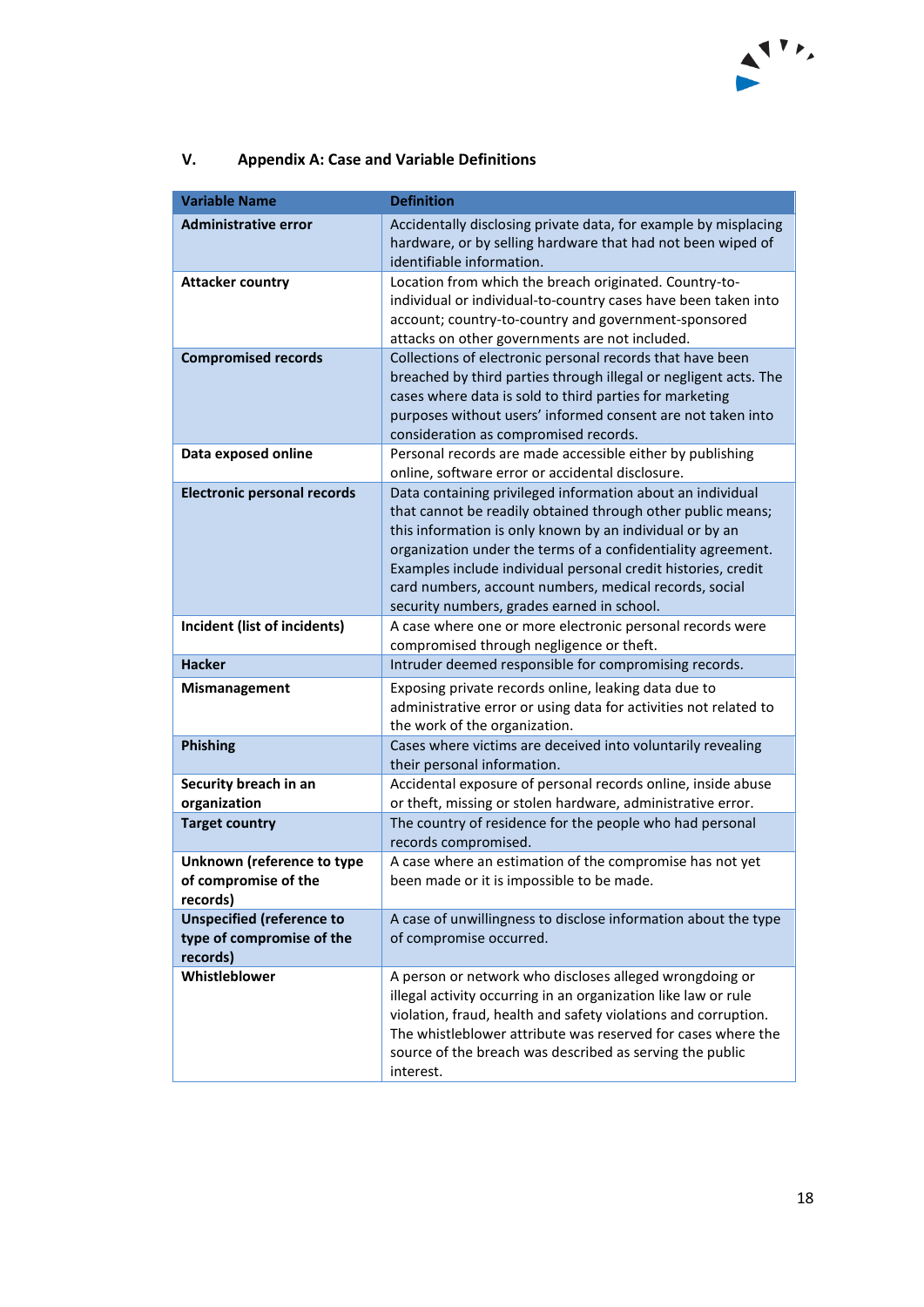# <span id="page-18-0"></span>**VI. Appendix B: Sources**

| <b>Specialized Databases</b>                              |
|-----------------------------------------------------------|
| http://www.databreachtoday.eu/                            |
| http://datalossdb.org/                                    |
| http://www.dataprotection.ie/                             |
| https://www.huntonprivacyblog.com/archives/               |
| http://ico.org.uk/news/latest_news                        |
| http://www.infosecurity-magazine.com/                     |
| http://www.insideprivacy.com/data-security/data-breaches/ |
| http://nakedsecurity.sophos.com/                          |
| http://www.pogowasright.org/                              |
| http://www.privacy-europe.com/blog/                       |
| http://www.scmagazineuk.com/                              |
| http://seclists.org/                                      |
| http://thehackernews.com/                                 |

 $\mathbf{A}$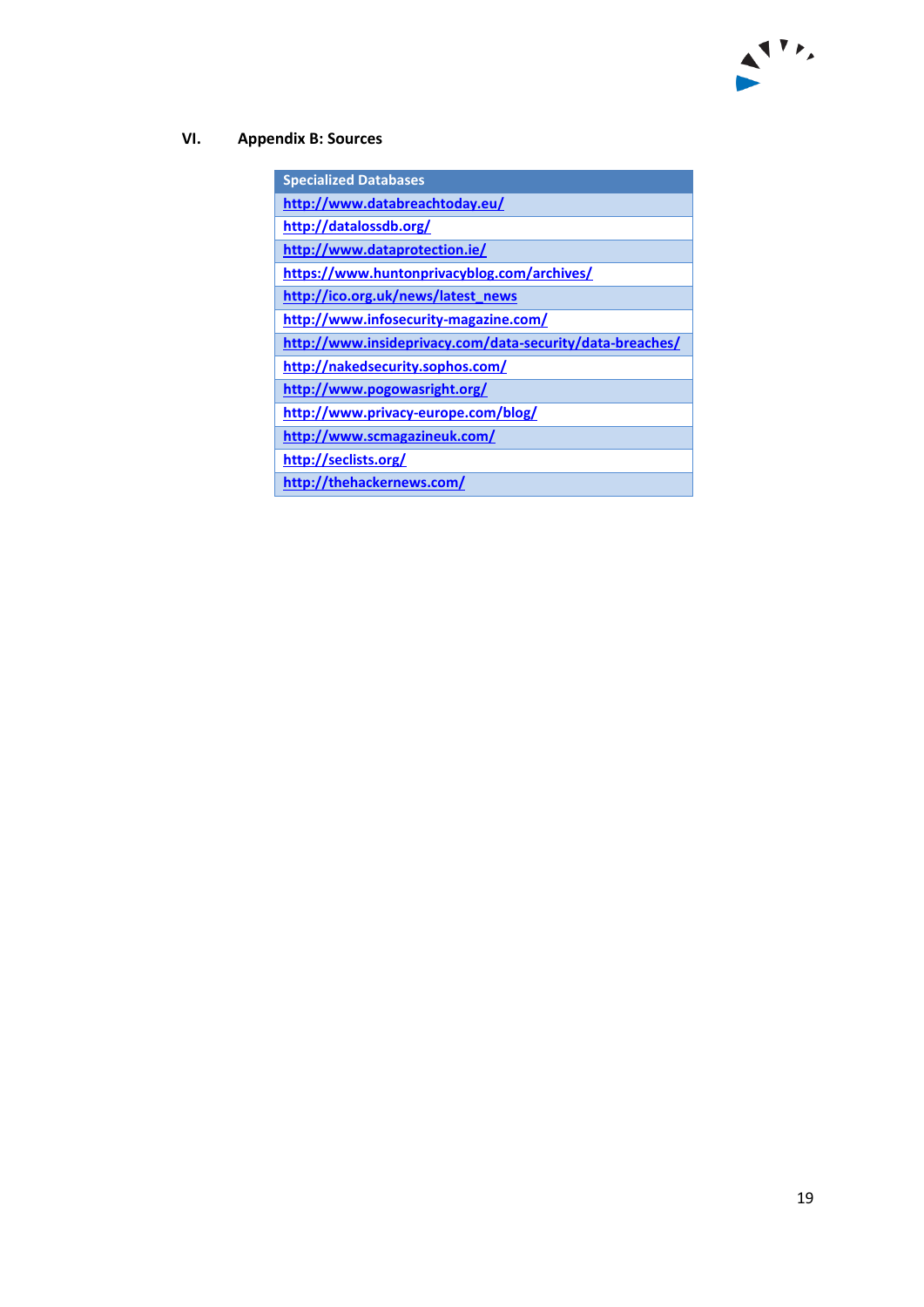

| <b>Country</b>        | <b>Population</b> | <b>Internet</b><br>users | <b>Number of</b><br><b>Breaches</b><br><b>Involving</b><br><b>Each Country</b> | <b>Volume of</b><br><b>Breaches</b><br><b>Exclusively</b><br><b>Involving</b><br><b>That Country</b> | <b>Records Per</b><br><b>Person</b> | <b>Records Per</b><br><b>Internet User</b> | <b>Breaches</b><br><b>Originating</b><br>In This<br><b>Country</b> |
|-----------------------|-------------------|--------------------------|--------------------------------------------------------------------------------|------------------------------------------------------------------------------------------------------|-------------------------------------|--------------------------------------------|--------------------------------------------------------------------|
| Austria               | 8,526,429         | 7,135,168                | 9                                                                              | 683,731                                                                                              | 8.02                                | 9.58                                       | $\overline{2}$                                                     |
| <b>Belgium</b>        | 11,144,420        | 9,441,116                | 4                                                                              | 9,700                                                                                                | 0.09                                | 0.10                                       | 1                                                                  |
| <b>Bulgaria</b>       | 7,167,998         | 4,083,950                | 5                                                                              | 64,678                                                                                               | 0.90                                | 1.58                                       | $\mathbf 0$                                                        |
| Croatia               | 4,272,044         | 2,780,534                | 0                                                                              |                                                                                                      | 0.00                                | 0.00                                       | 0                                                                  |
| <b>Cyprus</b>         | 1,153,058         | 726,663                  | $\mathbf{1}$                                                                   |                                                                                                      | 0.00                                | 0.00                                       | $\mathbf{0}$                                                       |
| <b>Czech Republic</b> | 10,740,468        | 8,322,168                | 8                                                                              | 159,538                                                                                              | 1.49                                | 1.92                                       | $\mathbf{1}$                                                       |
| <b>Denmark</b>        | 5,640,184         | 5,419,113                | 6                                                                              | 32                                                                                                   | 0.00                                | 0.00                                       | $\mathbf{1}$                                                       |
| <b>Estonia</b>        | 1,283,771         | 1,047,772                | 0                                                                              |                                                                                                      | 0.00                                | 0.00                                       | $\mathbf{1}$                                                       |
| Finland               | 5,443,497         | 5,117,660                | $\overline{7}$                                                                 | 428,300                                                                                              | 7.87                                | 8.37                                       | $\mathbf{1}$                                                       |
| <b>France</b>         | 64,641,279        | 55,429,382               | 15                                                                             | 2,782,428                                                                                            | 4.30                                | 5.02                                       | $\mathbf{1}$                                                       |
| Germany               | 82,652,256        | 71,727,551               | 28                                                                             | 56,422,711                                                                                           | 68.27                               | 78.66                                      | 3                                                                  |
| Greece                | 11,128,404        | 6,438,325                | 4                                                                              | 9,016,885                                                                                            | 81.03                               | 140.05                                     | 1                                                                  |
| <b>Hungary</b>        | 9,933,173         | 7,388,776                | $\overline{2}$                                                                 | 55,146                                                                                               | 0.56                                | 0.75                                       | $\mathbf{1}$                                                       |
| Ireland               | 4,677,340         | 3,817,491                | 12                                                                             | 916,934                                                                                              | 19.60                               | 24.02                                      | 1                                                                  |
| <b>Italy</b>          | 61,070,224        | 36,593,969               | $\overline{7}$                                                                 | 74,601                                                                                               | 0.12                                | 0.20                                       | $\overline{3}$                                                     |
| Latvia                | 2,041,111         | 1,560,452                | $\overline{2}$                                                                 | 3,500                                                                                                | 0.17                                | 0.22                                       | 0                                                                  |
| Lithuania             | 3,008,287         | 2,113,393                | $\overline{\mathbf{3}}$                                                        | 107,475                                                                                              | 3.57                                | 5.09                                       | 0                                                                  |
| Luxembourg            | 536,761           | 510,177                  | $\mathbf{1}$                                                                   |                                                                                                      | 0.00                                | 0.00                                       | 0                                                                  |
| <b>Malta</b>          | 430,146           | 173,003                  | $\mathbf{1}$                                                                   |                                                                                                      | 0.00                                | 0.00                                       | $\pmb{0}$                                                          |
| <b>Netherlands</b>    | 16,802,463        | 16,143,879               | 31                                                                             | 3,868,446                                                                                            | 23.02                               | 23.96                                      | $\overline{2}$                                                     |
| <b>Norway</b>         | 5,091,924         | 4,895,885                | 6                                                                              | 4,060,032                                                                                            | 79.73                               | 82.93                                      | 3                                                                  |
| Poland                | 38,220,543        | 25,666,238               | 8                                                                              | 787,066                                                                                              | 2.06                                | 3.07                                       | 2                                                                  |
| Portugal              | 10,610,304        | 7,015,519                | 3                                                                              | 657                                                                                                  | 0.01                                | 0.01                                       | $\mathbf{0}$                                                       |
| Romania               | 21,640,168        | 11,178,477               | 3                                                                              | 5,000                                                                                                | 0.02                                | 0.04                                       | $\overline{2}$                                                     |
| Slovakia              | 5,454,154         | 4,507,849                | 6                                                                              | 2,401                                                                                                | 0.04                                | 0.05                                       | $\mathbf{0}$                                                       |
| Slovenia              | 2,075,592         | 1,501,039                | 0                                                                              |                                                                                                      | 0.00                                | 0.00                                       | 0                                                                  |
| <b>Spain</b>          | 47,066,402        | 35,010,273               | 9                                                                              | 15,444                                                                                               | 0.03                                | 0.04                                       | 3                                                                  |
| <b>Sweden</b>         | 9,631,261         | 8,581,261                | 6                                                                              | 90,250                                                                                               | 0.94                                | 1.05                                       | $\overline{2}$                                                     |
| Switzerland           | 8,157,896         | 7,180,749                | $\overline{\mathbf{3}}$                                                        | 1,000                                                                                                | 0.01                                | 0.01                                       | $\mathbf{1}$                                                       |
| <b>United Kingdom</b> | 63,489,234        | 57,075,826               | 77                                                                             | 139,666,768                                                                                          | 219.98                              | 244.70                                     | 10                                                                 |

# <span id="page-19-0"></span>**VII. Appendix C: Country-Specific Breaches**